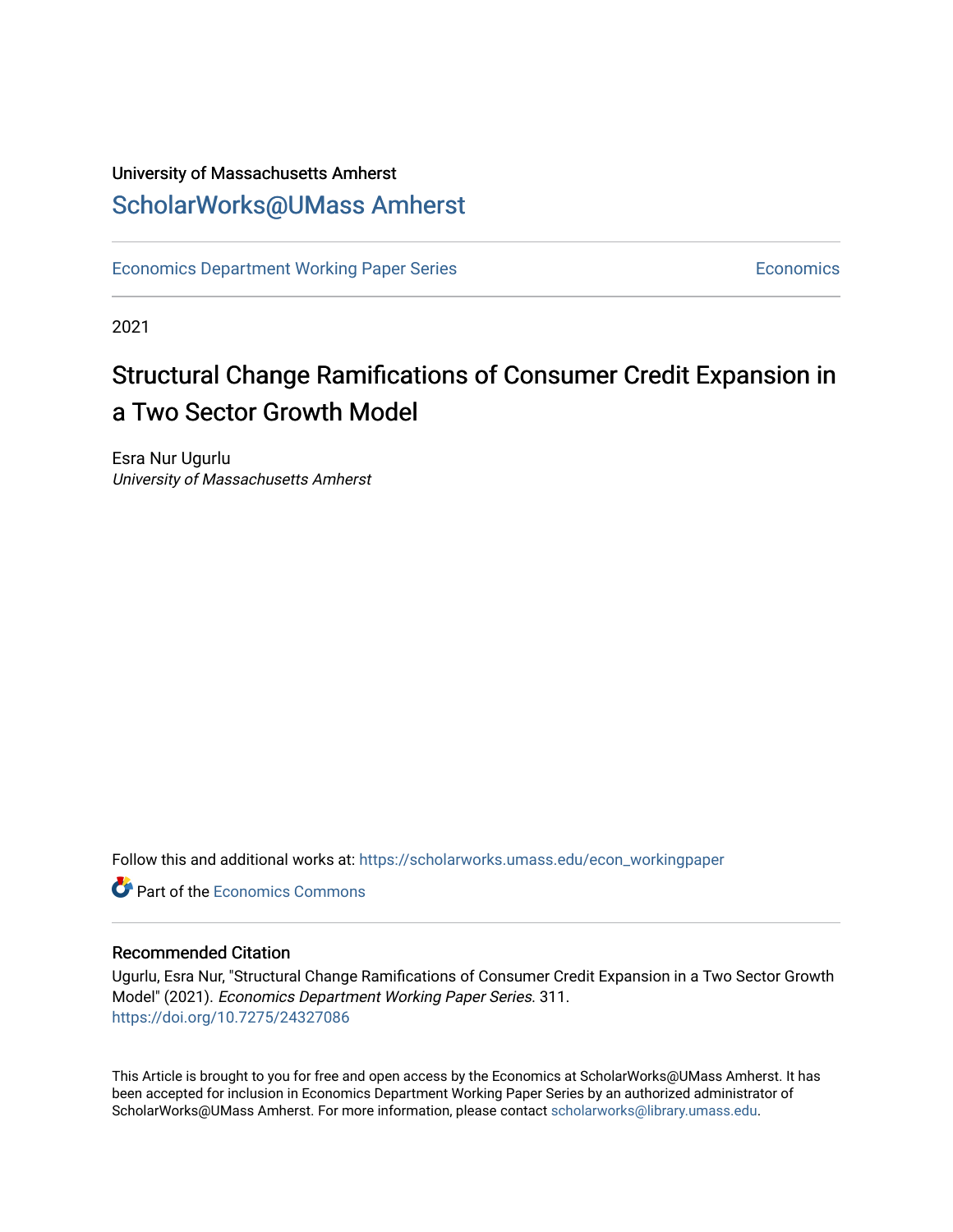## <span id="page-1-0"></span>Structural Change Ramifications of Consumer Credit Expansion in a Two

#### Sector Growth Model<sup>∗</sup>

Esra Nur Uğurlu

#### Abstract

This paper analyzes the structural change implications of consumer credit expansions in a dual-sector open economy growth model. Policy-induced increases in banks' willingness and ability to lend result in new consumer lending, boosting consumption demand and average wages in the nontradable sector. Under the assumptions of fixed relative wages and mark-up pricing, wage pressures translate into inflationary pressures. The central bank, acting under the sole target of controlling inflation, raises the interest rate to contain inflationary pressures. This intervention causes a real exchange rate appreciation, followed by a loss of international competitiveness in the tradable sector. This way, the model illustrates that consumer credit expansions can trigger premature deindustrialization, shifting sectoral structure in favor of the nontradable sector. The formal model is inspired by the Turkish economy that experienced a notable expansion of consumer credit between 2002-2013.

Key Words: Consumer credit, structural change, economic growth, inflation targeting, real exchange rate JEL Codes: E58, F43, L16, O11, O41

### 1 Introduction

Over the past 70 years, consumer credit has grown substantially both in developed and developing coun-tries – especially in the latter (Müller, [2017\)](#page-31-0). However, the implications of rising consumer borrowing for economic growth have been discussed mostly in relation to developed countries, particularly the US (Mian & Sufi, [2015\)](#page-31-1). In contrast, the research on the macroeconomic effects of consumer credit expansions in developing countries has been somewhat limited. Did consumer credit expansions generate high growth rates in developing countries? If so, was this achieved through improving productive capacities or fueling unsustainable demand booms? How did consumer credit expansions articulate with the sectoral allocation of resources? There is a need to address these questions taking into consideration the structural features of developing countries, where the macroeconomic implications of consumer credit expansions differ by virtue of the distinct growth challenges faced in these economies.

<sup>∗</sup> I am especially thankful for Peter Skott's helpful guidance on earlier drafts of this paper. I would also like to thank Adam Aboobaker, Arslan Razmi, Gerald Epstein, and participants at the Analytical Political Economy Workshop at UMass Amherst and London School of Economics Workshop on Development Planning for their helpful comments and suggestions. Any remaining errors are my own.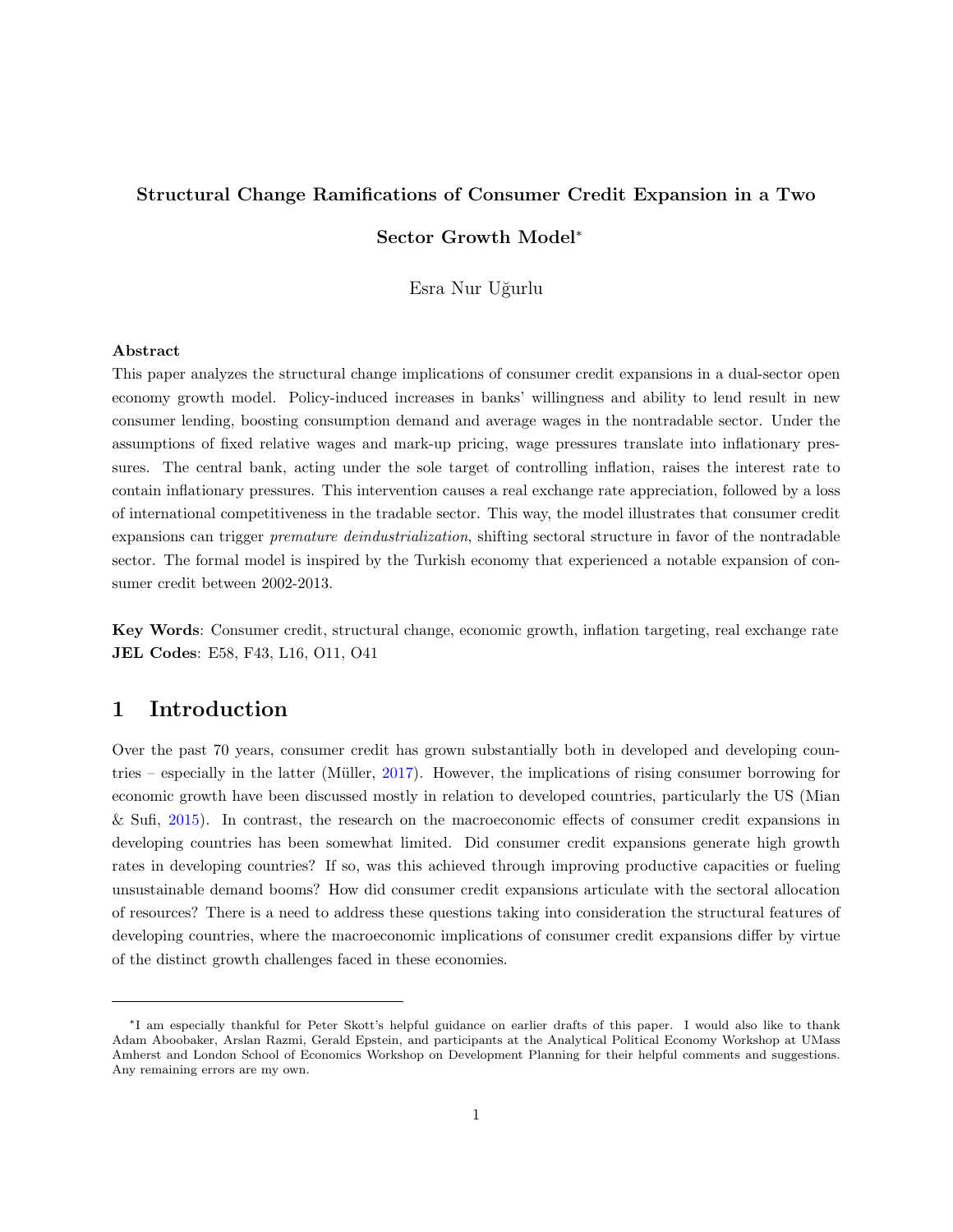While the primary growth obstacle faced by mature economies concerns the insufficiency of aggregate demand, the growth challenge faced by dual economies is more akin to a structural transformation problem (Aboobaker & Ugurlu, [2020;](#page-29-0) Skott, [2021\)](#page-32-0). Therefore, in mature economies, consumer credit expansions can prove to be effective in stimulating economic growth by fueling domestic demand, notwithstanding its adverse distributional and financial stability implications. In contrast, in dual economies, large expansions in consumer credit can have detrimental consequences if it causes macroeconomic imbalances, such as exchange rate overvaluation or trade imbalances, or deteriorates the sectoral structure by expanding the nontradable sector at the expense of the tradable sector. The gaps in our knowledge on these issues beget a need to examine the structural change implications of consumer credit expansions in dual economies.

This paper aims to fill this gap by analyzing the macroeconomic and sectoral effects of consumer credit expansions in a two-sector open economy growth model. The model features an inflation-targeting central bank and credit-constrained worker consumers. The expansions in consumer lending are explained by changes in banks' willingness and ability to lend. The model illustrates that consumer credit expansions of this type can generate premature deindustrialization, whereby low productivity sectors, often associated with the production of nontradable goods, dominate the sectoral structure before the economy goes through a sufficient experience of industrialization (Rodrik, [2016\)](#page-31-2).

The growth of consumer lending in developing countries can best be interpreted in the context of the adherence to the so-called (post) Washington Consensus policies from the late 1970s onward. The Washington Consensus, propagated by key Bretton Woods institutions like the IMF and the World Bank, juxtaposed a set of economic policies and institutional transformations that already held sway in developed countries. These included fiscal discipline, inflation-targeting, flexible exchange rate system, privatization of state-owned enterprises, and rolling back of welfare state (Fine et al., [2003\)](#page-30-0).

The transformation of policy making under these imperatives has significantly limited the room of developing countries to carry out expansionary fiscal and monetary policies<sup>[1](#page-1-0)</sup>. While possibilities to expand domestic demand through these conventional means were being constrained by this new hegemonic agenda, new opportunities emerged to stimulate domestic demand through credit-financed consumption. Consumer indebtedness has been consistently encouraged through policy changes at the national and international levels (Dos Santos, [2013,](#page-30-1) p. 325). The expansion of consumer credit did not only provide an expedient solution to the inability to boost economic activity through expansionary policies, but it also provided governments means of mediating distributional tensions aggravated by the Washington Consensus model of economic management. By delinking domestic demand generation from wage growth, consumer borrowing provided a way of stimulating demand without challenging the distributive interests of the capitalist class. The working class, on the other hand, was at least partly compensated for any decline in their purchasing power stemming

<sup>&</sup>lt;sup>1</sup>Here and in several other parts of the paper, I comment on developing country governments' decreased ability to undertake expansionary fiscal and monetary policy in a descriptive manner. Even if these countries' ability to engage in expansionary aggregate demand policies was not constrained, the desirability of aggregate demand stimulus is questionable in dual economies from the perspective of long-term structural transformation. While expansionary policies may be needed for short-run stabilization, sustained aggregate demand stimulus is likely to be incompatible with industrialization targets. See Aboobaker and Ugurlu [\(2020\)](#page-29-0) and Skott [\(2021\)](#page-32-0) for further elaborations on this argument.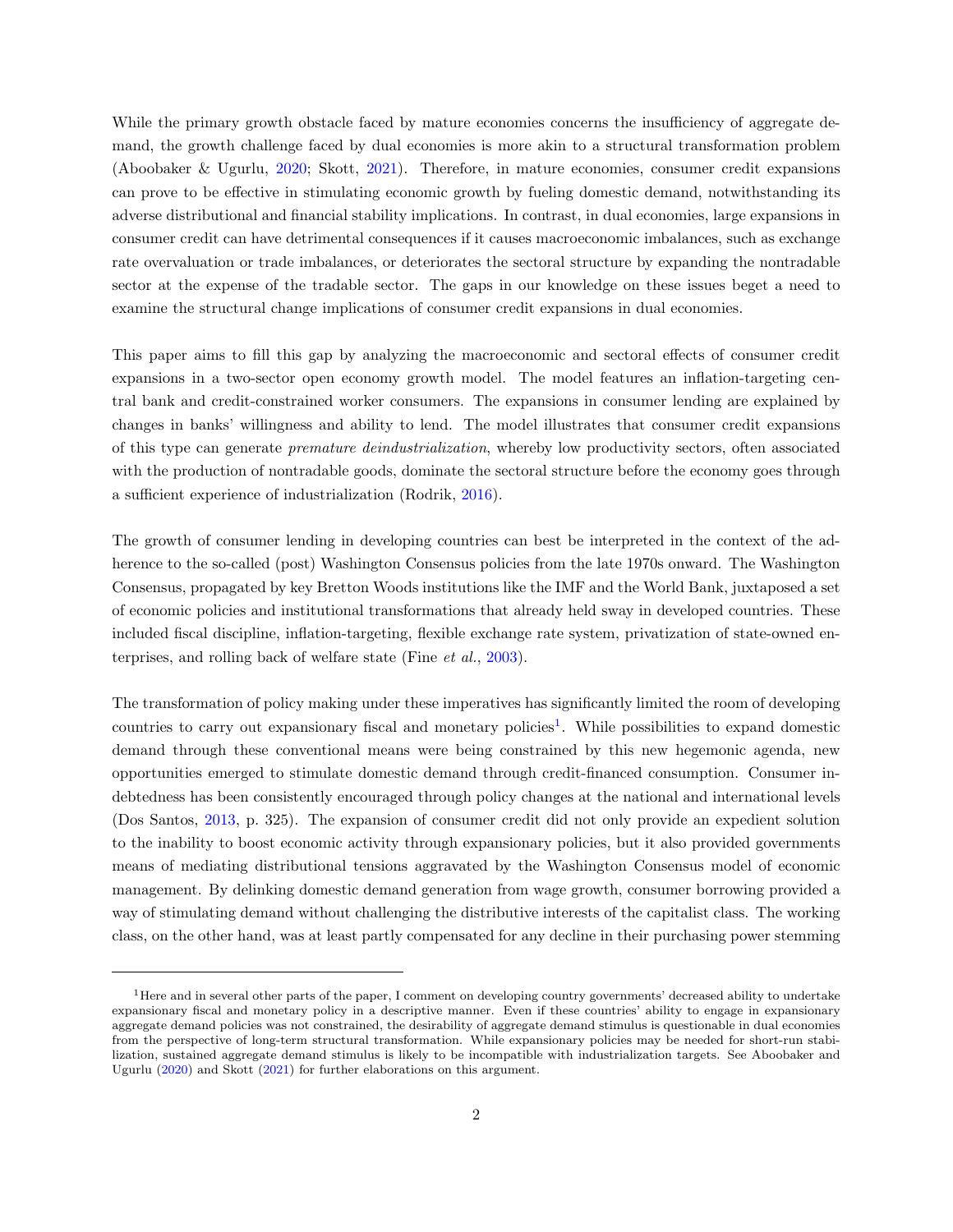from the implementation of Washington Consensus policies through increased borrowing opportunities, while income was being redistributed from the working to the rentier class through interest payments on consumer debt (Hein, [2012\)](#page-30-2). However, although credit-financed consumption was instrumental in fueling economic growth in the short-run while mediating class conflict, it was less successful with respect to structural transformation imperatives.

Turkey is a great exemplar of a developing country that experienced a substantial growth of consumer credit in recent decades with adverse effects on macroeconomic balances and the sectoral structure. The formal model developed in this paper is inspired by the developments in the Turkish economy during the period 2001-2018. However, the paper offers implications for a broader set of developing countries that have gone through similar experiences, particularly in Latin America and Eastern Europe (Gabor, [2010;](#page-30-3) Garber et al., [2019;](#page-30-4) IMF, [2006\)](#page-30-5).

Turkey entered the 21st century with a major economic crisis in 2001, followed by an IMF-supported disinflation program named "Transition to a Strong Economy" (TSE). In compliance with this program, the economic management committed to implementing a set of standard Washington Consensus policies, with an emphasis on fiscal discipline and restructuring of the banking sector. This program was fully adopted by the subsequent AKP<sup>[2](#page-1-0)</sup> governments. Being bound by primary fiscal surplus targets and lack of an industrial strategy to stimulate exports or investment, the TSE program left limited scope for AKP governments to boost economic activity. In subsequent years, the rise in consumer credit functioned towards filling this vacuum. The strategic importance assigned to the construction sector by the AKP amplified the functional importance of consumer credit markets even further. In effect, the TSE program has sown the seeds of a consumer credit-driven growth model.

Besides assigning a functional role to consumer credit expansions regarding fueling domestic demand, the TSE program also enabled and encouraged the banking sector to increase consumer lending through the fiscal and banking reforms it introduced. Throughout the 1990s, commercial banks were investing heavily in high-yielding government debt instruments (with an average real interest rate on government securities of around 30 percent) and subsequently providing too little credit to the private sector at high interest rates and crowding out real investment (Bakir  $&$  Onis, [2010\)](#page-29-1). Therefore, the TSE program was formulated based on the understanding that reducing the government deficit, lowering interest rates on government debt instruments through a disinflationary program, and restricting the purchase of Treasury securities by commercial banks would crowd-in investment by encouraging commercial banks to lend to the corporate sector. However, in the context of cheap borrowing opportunities in the international markets, supported by the inflation-targeting framework that tolerated real exchange rate appreciations due to its role in controlling inflation (Benlialper & Cömert,  $2016$ ), large corporations decreased their reliance on the domestic banking sector. The end of an era of profiting off high interest rates on Treasury securities accompanied by lower demand for domestic bank credit from large corporations encouraged commercial banks to find new profit generation sources (Karaçimen, [2014\)](#page-30-6). It was in this context that consumer credit provision became a vital business strategy for the Turkish banking sector. The end result of these developments was a remarkable

<sup>2</sup>AKP is the Turkish acronym for Justice and Development Party that has been in a single-party government since 2002.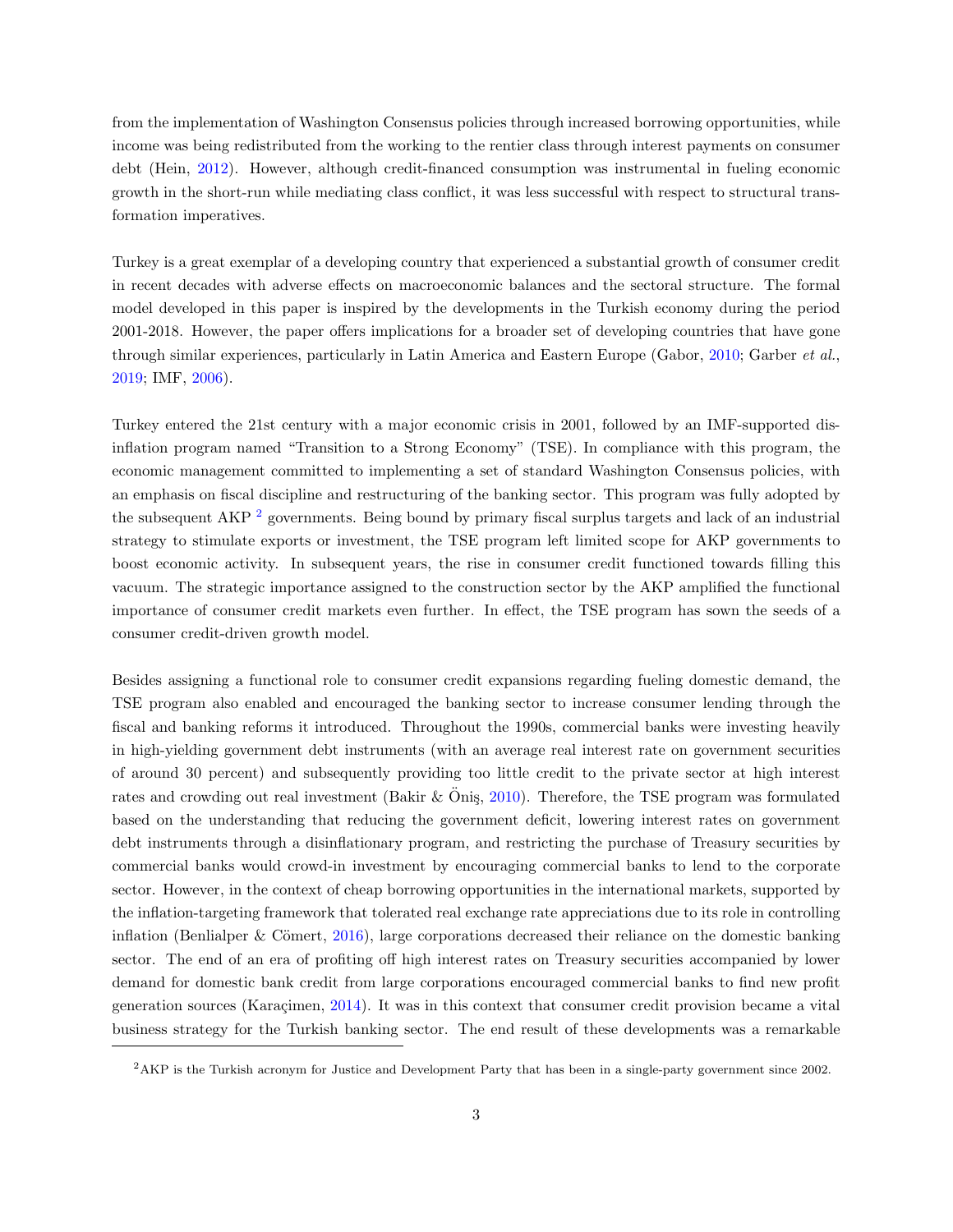increase in the consumer credit to GDP ratio (figure [3\)](#page-10-0).

Although consumer credit growth supported high GDP growth rates through stimulating consumption expen-ditures, particularly between 200[3](#page-1-0)-2007, a period referred to as the "Tulip Era"<sup>3</sup>, this period was much less successful judged by other key indicators, such as stagnating investment rates, an overvalued currency, sustained and deteriorating current account deficits, and shifts in the sectoral structure favoring low-productivity sectors. While several illuminating descriptive accounts highlighted the weaknesses of Turkey's post-2001 growth experience (see Orhangazi and Yeldan [\(2021\)](#page-31-3) as the most recent example), there have not been many attempts to illustrate the potential mechanisms through which consumer credit expansions played a role in generating these detrimental outcomes, particularly with respect to the sectoral structure.

The contributions of this paper are hence two-fold: 1) to develop a two-sector growth model that illustrate the complex macroeconomic mechanisms through which consumer credit expansions can impede structural change when borrowing constraints that consumers were hitherto subjected to are lifted, and an inflationtargeting regime is in place 2) and by way of this, to critically evaluate the short-termism of growth strategies various developing countries, like Turkey, adopted during the 2000s.

The mechanism by which consumer credit expansions undermine structural transformation can be summarized as follows. In the model, incomes in the nontradable sector are demand determined. Consumer credit expansion boosts consumption demand and, related to this, the average incomes (wages) in the nontradable sector. Under the assumptions of fixed relative wages across the two sectors and fixed mark-up pricing, wage pressures translate into inflationary pressures. The central bank, acting under the sole target of controlling inflation, raises the interest rate to contain domestic price increases. However, this intervention causes the real exchange rate to appreciate, followed by a loss of international competitiveness of the tradable sector. The resulting displacement of labor away from the tradable towards the nontradable sector negatively affect long-run growth prospects, given the differences in labor productivity between the two sectors.

It should be noted at the outset that the model developed in this paper shares some affinities with the three-sector model developed by Martins and Skott [\(2021\)](#page-31-4), which addresses the inflationary effects of commodity price booms. In Martins and Skott's paper, a boom in commodity prices creates wage pressures and inflationary tendencies, to which the inflation-targeting central bank responds by raising the interest rate, generating a real exchange rate appreciation. The subsequent fall in the tradable sector profitability generates deindustrialization. The model presented in this paper is similar to that of Martins and Skott insofar as both papers feature i) a temporary boom to domestic demand, ii) inflationary tendencies linked to relative wage structure, and iii) inflation-targeting central bank. However, the papers also differ in few critical ways. Most importantly, they analyze different sources of expansion to domestic demand. While a boom

<sup>&</sup>lt;sup>3</sup>The 'Tulip Era' historically refers to the period between 1718-1730 during which the ruling classes in the Ottoman Empire enjoyed "extravagance, conspicuous consumption, and cultural borrowings from both East and West." (cited in Kurt, [2020,](#page-31-5) p. 4). Turkey's leading Marxist economist Korkut Boratav refers to the 2003-2007 period, during which the first AKP government was in power, as the "Tulip Era" (Boratav, [2018\)](#page-29-3), given that the government's macroeconomic management during this period has often been praised uncritically and out of proportion by liberal commentators and mainstream economists (e.g., Acemoglu and Ucer, [2015\)](#page-29-4).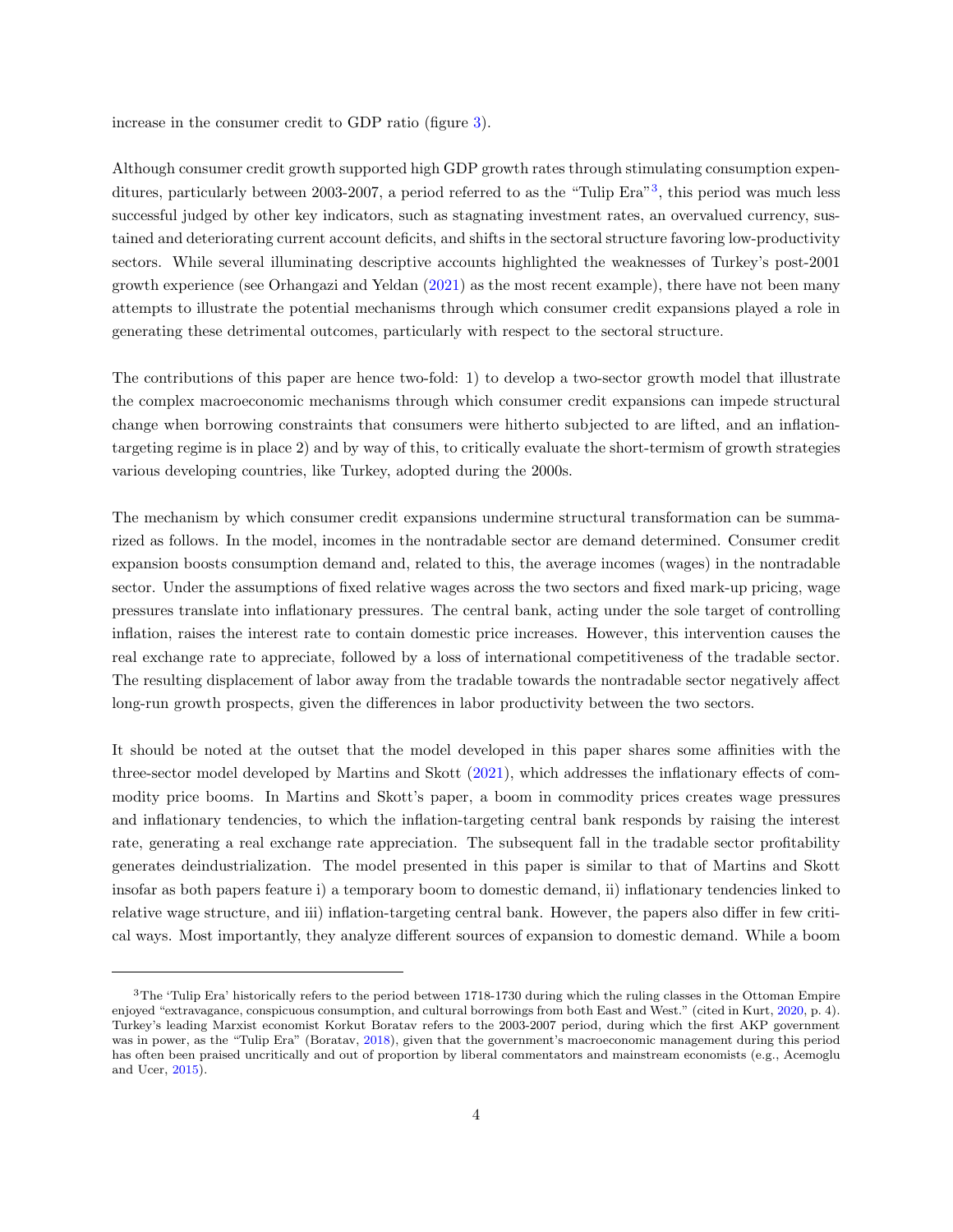in commodity prices expands domestic demand in Martins and Skott, this paper focuses on policy-induced expansions in consumer credit. As a result, while consumer debt dynamics and the banking sector do not feature in Martins and Skott, they are of prime importance to this paper. Besides, different than Martins and Skott's model, the model presented in this paper explicitly considers financial stocks and flows.

The rest of this paper is organized as follows. The second section briefly discusses the related literature. The third section motivates the formal model through a descriptive analysis of key macroeconomic trends of Turkey between 2002-2018. The third section presents a two-sector open economy model to examine the structural change ramifications of consumer credit expansions. The final section concludes.

#### 2 Related Literature

The post-Keynesian literature on household debt is of primary relevance to this paper<sup>[4](#page-1-0)</sup>. However, I depart from it in three main directions. Firstly, in much of this literature, the expansion in household borrowing is attributed to a greater demand for consumer borrowing stemming from the deterioration in income distribution observed in industrialized economies since the early 1980s (e.g., Barba and Pivetti,  $2009$ ).<sup>[5](#page-1-0)</sup> On the contrary, in this paper I highlight the changes in banks' ability and willingness to lend as a key driver of household credit expansions. In this respect, the specification of debt dynamics has affinities with Dutt [\(2006\)](#page-30-7) and Ryoo and Kim [\(2013\)](#page-31-6).

If borrowers do not wish to go to the limits of credit available to them, the total amount of credit will be constrained by credit demand (Dutt, [2006\)](#page-30-7). When this is the case, the institutional changes that alter the supply of credit will be ineffective in stimulating the amount of borrowing; thus, changes in credit conditions can be explained mainly by the demand-side factors (ibid.) On the contrary, if borrowers are already in debt up to their credit limits, the total amount of credit will depend primarily on the banks' willingness and ability to lend. In the case of Turkey, as will be discussed in the next section, policy induced transformations in government financing and banking sector in the early 2000s have led to diversification banking activities towards consumer lending. This transformation has greatly lifted borrowing constraints consumers were previously subjected to<sup>[6](#page-1-0)</sup>. Similar policy changes that encouraged the growth of consumer credit was in place in other developing countries, such as *crèdito de nómina* loans across Latin America, and requirements on commercial banks to meet certain targets in mortgage loans in a wide array of countries like Brazil and Malaysia (Dos Santos, [2013\)](#page-30-1). Therefore, the formal model presented in this paper explains the consumer credit expansions by changes in banks' willingness and ability to lend to consumers.

<sup>4</sup>Palley [\(1994\)](#page-31-7) and Hein [\(2012\)](#page-30-2) are two pioneering studies in the post-Keynesian literature on household debt. See Brochier and Macedo e Silva [\(2016\)](#page-30-8) for a detailed review of the post-Keynesian literature on household indebtedness and consumption.

 $5$ See Pollin [\(1988\)](#page-31-8), Dutt [\(2006\)](#page-30-7), and Charpe *et al.* [\(2012\)](#page-30-9) for a discussion of whether demand- or supply-side explanations are more relevant in explaining the growth of household indebtedness. See Stockhammer and Wildauer [\(2018\)](#page-32-1) for an empirical examination of different theories on the determinants of household debt.

 $6$ According to Başçı [\(2006\)](#page-29-6), in the period before the 2001-crisis, high real interest rates and budget deficits led Turkish banks to credit rationing, particularly towards small and medium-sized enterprises (SMEs) and households.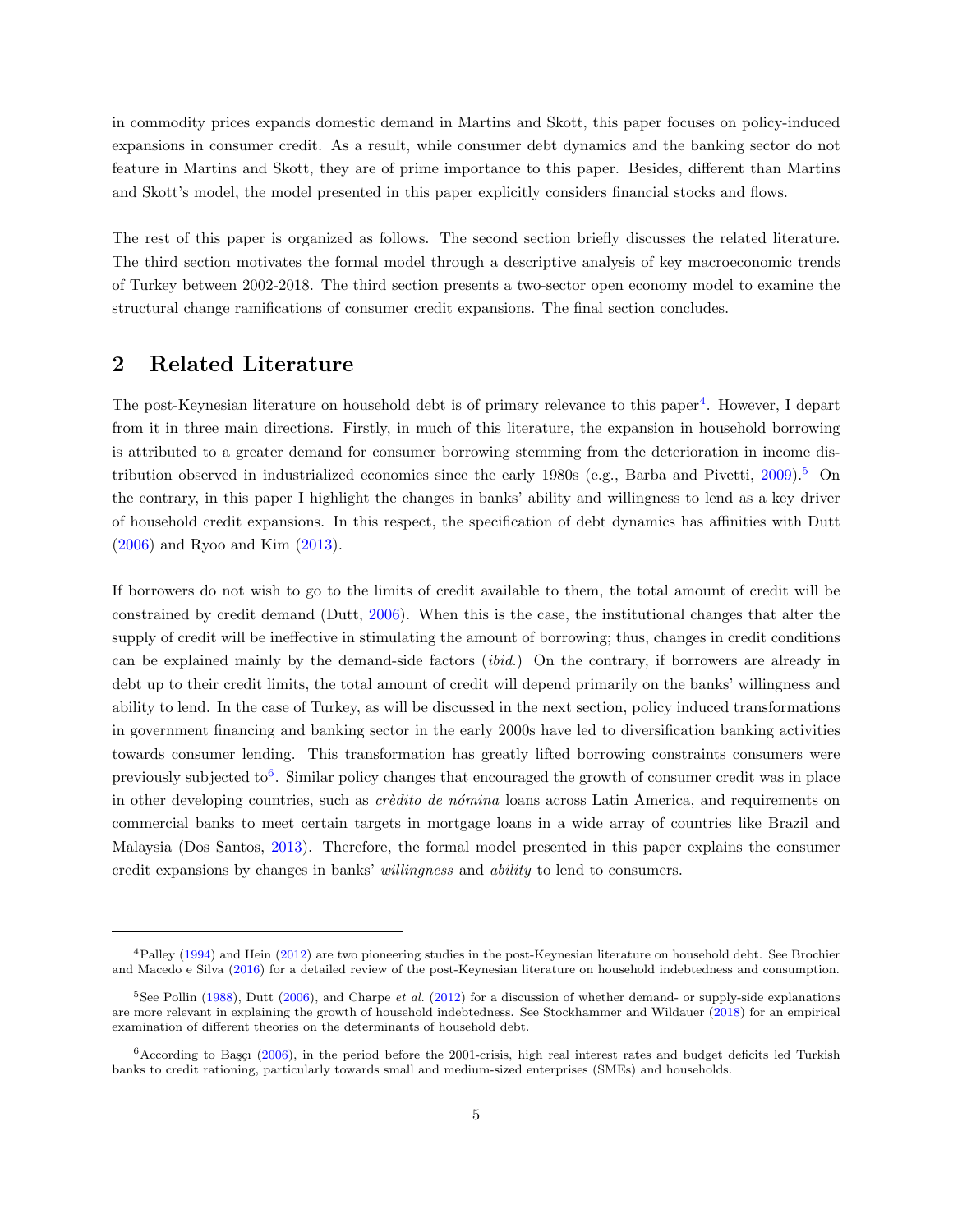The second departure from the post-Keynesian literature concerns the need to distinguish between structural transformation and structural aggregate demand problems, as recently emphasized by Skott [\(2021\)](#page-32-0) and Aboobaker and Ugurlu [\(2020\)](#page-29-0). Economic development represents a process in which the economic structure moves away from low-productivity sectors towards high-productivity sectors. Concomitantly, structural change involves the movement of labor from sectors with the lowest to the highest value-added per worker (Oreiro et al., [2020\)](#page-31-9). Considering that the main obstacle facing developing countries with high levels of open or hidden unemployment is that of structural transformation (Skott, [2021\)](#page-32-0), this paper aims to highlight the limitations of overcoming this obstacle through stimulating domestic demand, in this case via expansion of consumer credit markets.

Finally, given the focus on advanced economies, for which the structural transformation imperatives are less salient, the post-Keynesian literature on household debt uses single-sector models. However, low- and middle-income countries are often characterized by dual labor and goods market structures (Razmi, [2015\)](#page-31-10) meaning that (i) labor constraints have little or no influence on the ability of dual economies to expand output (Skott, [2021\)](#page-32-0) and (ii) a modern/high-productivity-tradable sector exists alongside a traditional/low-productivity/nontradable sector<sup>[7](#page-1-0)</sup>.

The second body of literature this paper relates to empirically links credit expansions with resource misallocations (e.g., Benigno et al., [2015;](#page-29-7) Borio et al., [2016\)](#page-29-8). This literature shows that credit booms are associated with labor allocation from high to low productivity sectors. A formal model presented by Benigno and Fornaro [\(2014\)](#page-29-9) illustrates that episodes of abundant access to foreign capital and the accompanying credit expansions result in the allocation of productive sources toward the nontradable sector. In their model, the expansion of the nontradable sector constitutes a problem because this expansion takes place at the expense of the tradable sector due to the full employment assumption. In other words, the movement of an already fully utilized labor into a low-productivity sector lowers the growth potential. The authors motivate their model through the credit boom Spain experienced during the 2000s. While the full employment assumption the authors strongly rely on to generate their results may be appropriate for the Spanish economy, its suitability is questionable for dual economies with high levels of un(der)employed labor. Departure from this assumption is another motivation for the modeling exercise in this paper.

## 3 Motivation: Consumer Credit Expansion in Turkey

During the 1990s the Turkish economy was marked by chronic inflation, high-interest rates, and unsustainable fiscal deficits. The decade-long macroeconomic volatility and political instability culminated into a major economic crisis in 2001. The economic management cadres, led by the former Vice President of the World Bank Kemal Dervis, announced an IMF-supported program, the aforementioned TSE, to combat the 2001 crisis. This program was fully adopted by the AKP governments and has laid the foundations of

<sup>7</sup>Empirical findings show that labor productivity grows faster in tradable activities, such as manufacturing, as opposed to nontradable activities, such as construction and services (e.g., Benigno et  $al$ , [2015\)](#page-29-7). Empirical studies also confirm the idea that structural change and economic growth involve the allocation of resources from low to high productivity sectors (e.g., Diao et al., [2019.](#page-30-10))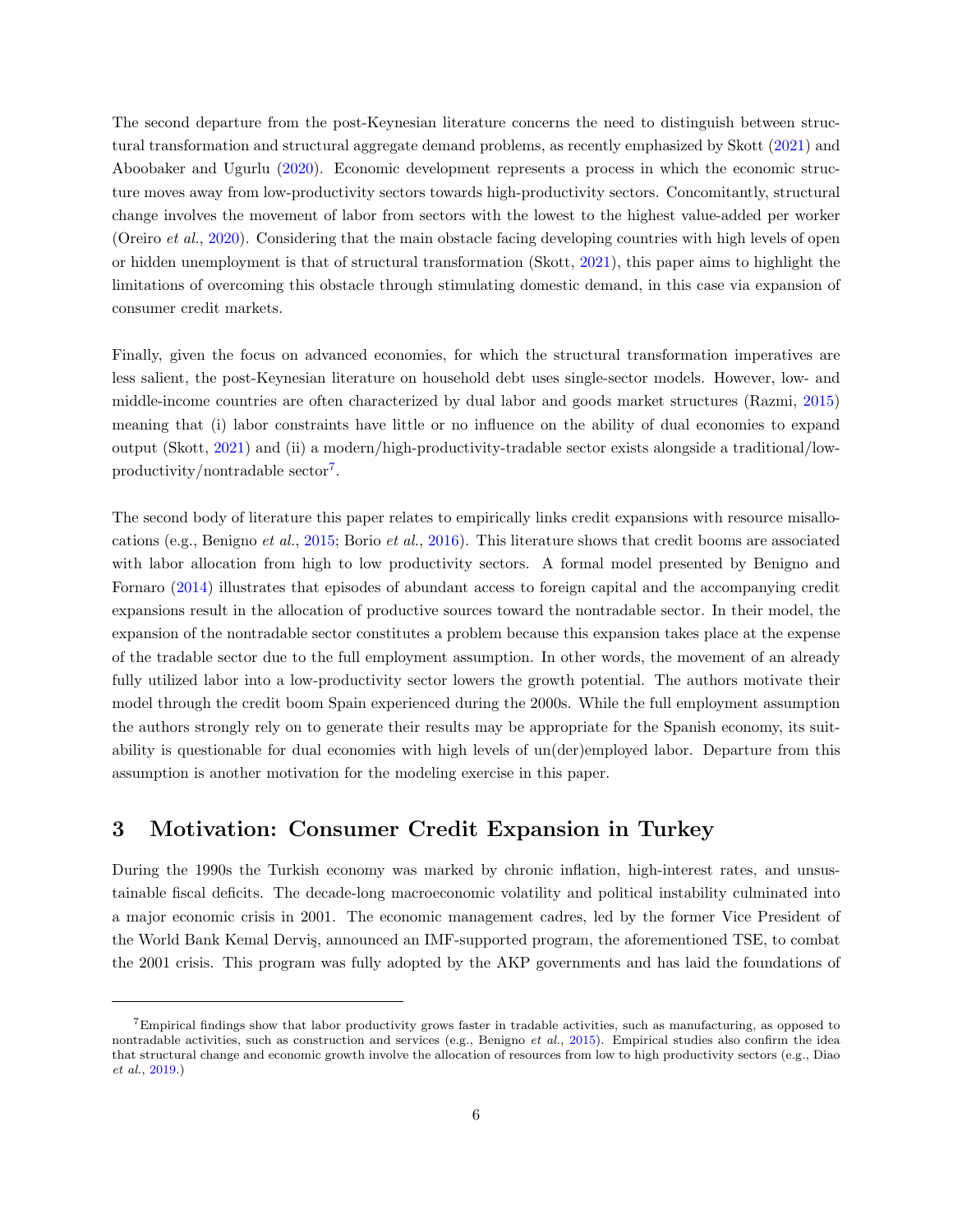Turkey's post-2001 growth experience.

The deterioration of the public sector's fiscal balances amidst the high-interest rate environment was one of the main drivers of high inflation rates in the 1990s (Voyvoda & Yeldan, [2005\)](#page-32-2). Therefore, disinflation and fiscal discipline were highlighted as the most important objectives of the TSE program. Attaining primary fiscal surpluses was seen necessary to restore international investors' confidence in the economy and bring inflation under control. With regard to these two objectives, the program was largely successful. The government budget gave a primary surplus of 6 percent of GDP between 2002-2008, and the inflation rate was brought down to single digits in 2004, from an average of 77 percent during the 1990s, and it continued to fluctuate around 8 percent between 2004-2016 (figure [1\)](#page-7-0). The program included other standard IMF measures, such as monetary contraction, adoption of a flexible exchange rate regime, and privatization of state-owned enterprises.

<span id="page-7-0"></span>

Figure 1: Inflation Rate

Source: IMF, WEO (April, 2020). Note: The inflation rate is calculated as the annual percentage change in average consumer prices.

Given its primary objective of achieving fiscal and inflationary discipline, the TSE program aimed at suppressing wage compensation of public sector employers and restructuring income transfer policies. A group of leading progressive economists organized under the name of 'Independent Social Scientists Alliance' (ISSA), provided a critical assessment of the program where they interpreted these measures as "an attempt creating surpluses to be channeled into exports" (Bağımsız Sosyal Bilimciler, [2001,](#page-29-10) p. 15). While some measures aimed to repress domestic demand, it is nevertheless hard to interpret the program as supporting an export-led growth strategy given that there was not any roadmap presented to develop the international competitiveness of key export industries. Neither has the program presented an industrial strategy to boost investment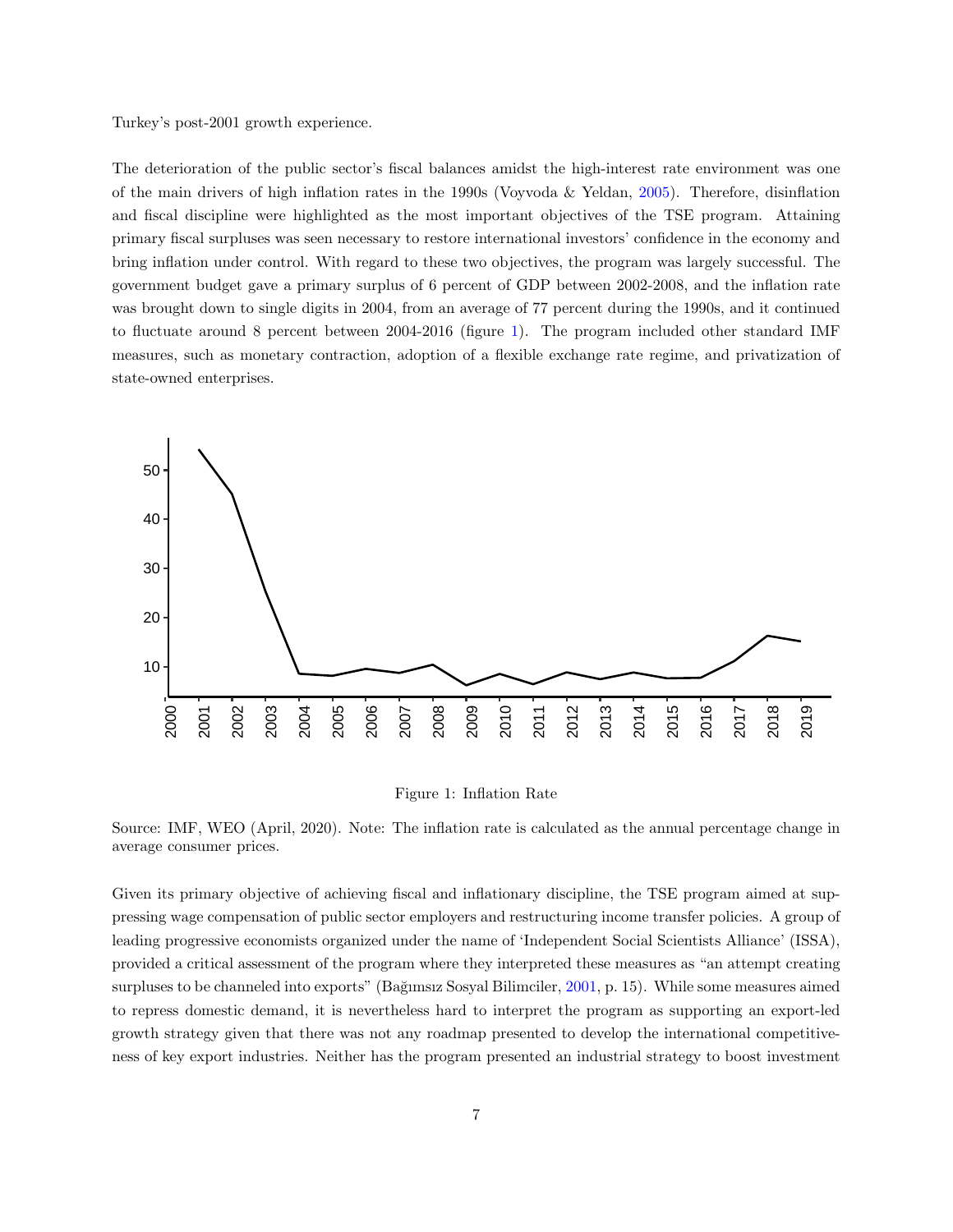expenditures. As the ISSA critique notes, the word 'investment' was used mostly in relation to 'financial investment' by foreigners. The lack of a long-run growth strategy and industrialization targets was this program's major weakness.

Despite its non-negligible shortcomings, the TSE program expressed a legitimate concern that commercial banks were providing too little credit to the private sector given that they were focused on investing in high-yielding government debt instruments. In fact, up until 2001, commercial banks were earning most of their revenues from financing the public deficit by purchasing treasury securities (Karaçimen,  $2014$ ). Therefore, as mentioned in the introduction, the TSE program was designed based on the understanding that contracting public expenditures and limiting commercial banks' purchase of Treasury securities would direct bank lending towards private investment and hence automatically crowd-in investment. There was also the expectation that restoring confidence in international markets and disinflation would enable the reduction of interest rates, which would stimulate consumption and investment.

Meanwhile, during the 2000s, big corporations decreased their reliance on the domestic banking sector due to gaining better access to foreign funding, benefiting from the low international interest rates and excess global liquidity. The appreciation of the Turkish Lira in real terms and fluctuation of the TL/USD nominal rate in the 1.50-1.90 band between 2002-2013, as shown in figure [2,](#page-9-0) made foreign borrowing even more attractive. The end of an era of profiting off high-interest rates on government bonds accompanied by improved macroe-conomic stability encouraged commercial banks to find new sources for profit generation (Karaçimen, [2014\)](#page-30-6). As the corporate sector's reliance on domestic bank loans also decreased, commercial banks turned towards consumer lending. Banks resorted to various marketing strategies to encourage consumer credit, especially within the segments of the society that were not used to finance their expenditures through borrowing from financial institutions (ibid.) As a result, as can be seen from figure [3,](#page-10-0) the share of household credit as a percentage of GDP started increasing rapidly from 2001 onward<sup>[8](#page-1-0)</sup>. Parallel to this, the share of consumer credit and mortgages increased until 2013, whereas the share of credit allocated to the manufacturing sector declined secularly (figure [3\)](#page-10-0).

Besides commercial banks' search for new profit avenues, another significant development that supported the growth of consumer markets was the entry of foreign banks into the Turkish banking sector, including some of the biggest global banks such as HSBC and Citibank. The percentage of foreign banks among total banks increased sharply between 2001 and 2007<sup>[9](#page-1-0)</sup>. Even though foreign banks account only for 12% of the domestic loan provision (Baskaya et al., [2017,](#page-29-11) p. 15), increase in foreign ownership of banking have oriented the Turkish banking sector as a whole towards consumer lending (Ergunes, [2009\)](#page-30-11). The entry of foreign banks facilitates a turn towards consumer lending due to the technological advantages and the know-how on

<sup>8</sup>The increase in liabilities of the household sector was not matched by an increase in their assets. As a result, household leverage ratio increased throughout the 2000s. According to Karaçimen [\(2014\)](#page-30-6)'s calculations, the ratio of financial liabilities to assets of the household sector increased from 8.5 to 49 percent between 2003 and 2013 (p.4). The share of interest payments in households' disposable income similarly increased from 2.2. percent to 4.9 percent in the same period (ibid.).

<sup>9</sup>According to the Banking Regulation and Supervision Agency (BRSA), as of December 2019, there are 53 banks operating in the Turkish banking sector, 34 deposit banks, 13 development and investment banks, and six participation banks. Among these 53 banks, 21 are foreign owned, where foreign ownership is defined as more than 51 percent of ownership belonging to foreigners.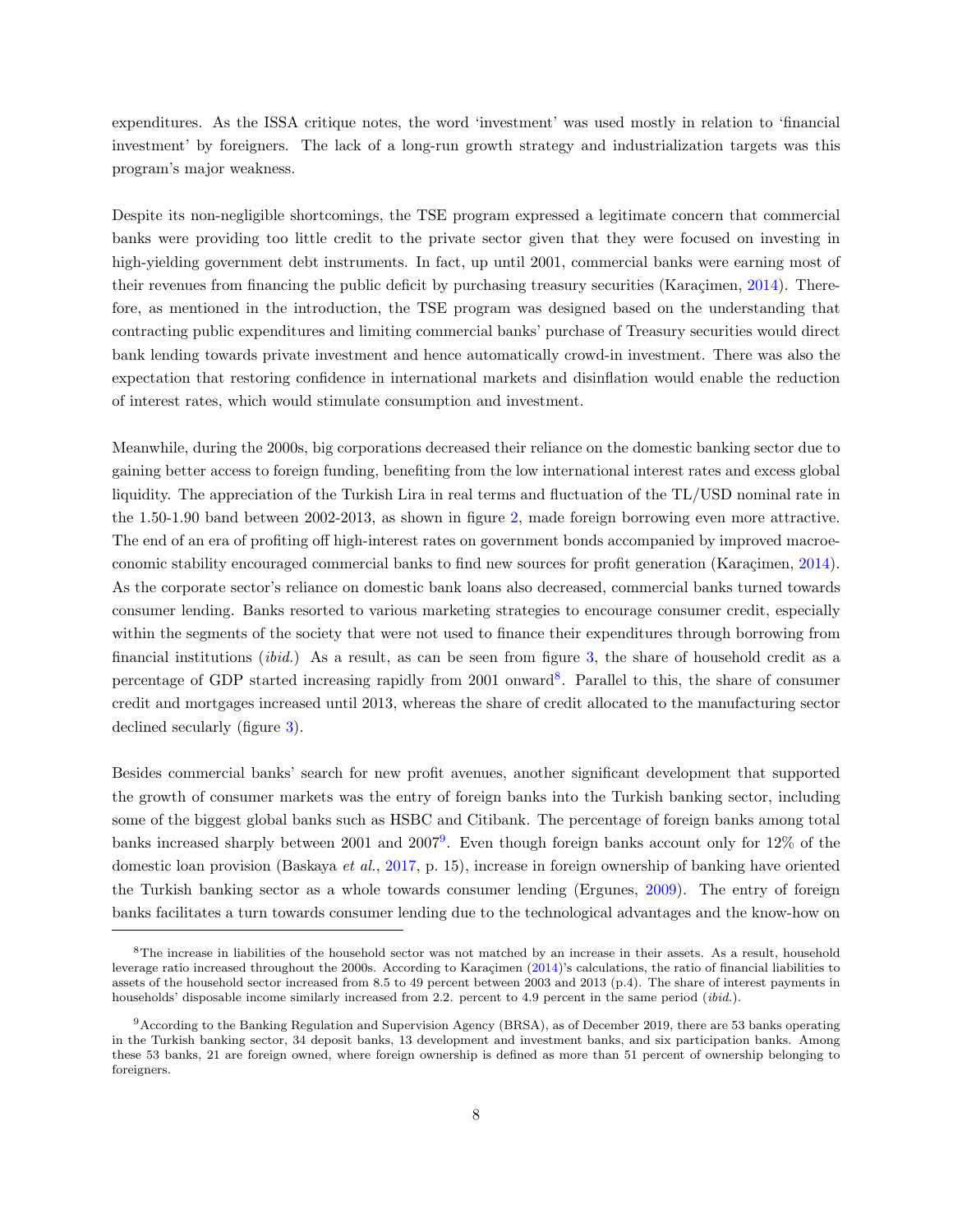<span id="page-9-0"></span>

Figure 2: Exchange Rate

Source: Central Bank of Republic of Turkey, Electronic Data Distribution System

consumer lending foreign banks possess. As Lapavitsas and Dos Santos [\(2008\)](#page-31-11) explain, credit scoring methods require data on the performance of up to 30,000 loans to provide a high degree of statistical confidence. In recent decades, this requirement favored large global banks, such as Citibank and HSBC, which were already specialized in consumer lending in their home countries and therefore possessed data from their pool of previously extended loans. In line with these arguments, figure [3](#page-10-0) shows that foreign-owned banks have been allocating a higher share of their loan portfolio to consumer credit and mortgages than domestic banks. According to Ergunes [\(2009\)](#page-30-11), domestic banks, not wanting to lose their market share to foreign-owned banks, started expanding into consumer credit markets. They adopted aggressive marketing strategies to encourage credit card use, such as offering installment payment plans, loyalty points, and flier miles (Karaçimen, [2015,](#page-31-12) pp. 121-122). Banks were also in a competition to acquire the rights to direct deposit employee salaries (Karaçimen, [2014,](#page-30-6) p. 15). Upon reaching an agreement with the employers, banks would offer employees credit cards and personal loans at favorable interest rates. Similar to the *crédito consignado* loans in Brazil, these arrangements between employers, banks, and workers have contributed to consumer credit growth.

The growth of consumer lending was further supported by the intermediation of capital inflows into credit growth through the banking sector (Orhangazi, [2014;](#page-31-13) Yilmaz and Suslu, [2016\)](#page-32-3). When credit grows faster than retail deposits, as has been happening in Turkey, banks turn to alternative funding sources to meet balance sheet requirements. In the context of the high capital adequacy and liquidity ratios the Turkish banking sector is subjected to, the increase in non-core liabilities, provided by the international capital markets, has filled the gap between credits and deposits (Baskaya *et al.*, [2017,](#page-29-11) p. 16). By providing cheap funding opportunities by which banks could meet various balance sheet requirements, large banks' access to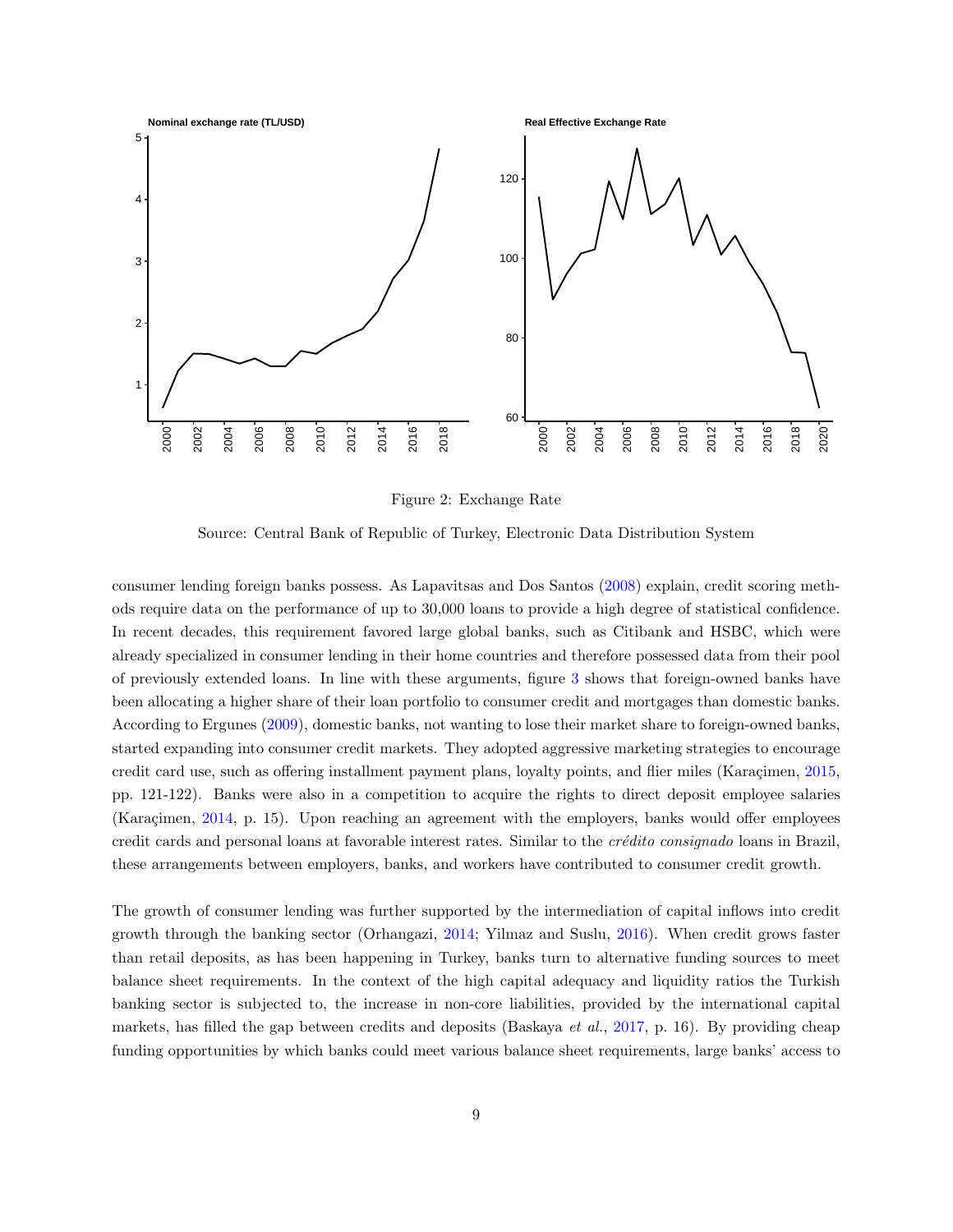<span id="page-10-0"></span>

Figure 3: Developments in bank credit in Turkey

Source: Bank for International Settlements, Bank Regulation and Supervision Agency (BRSA) & author's calculations. Note: All ratios are in percentages.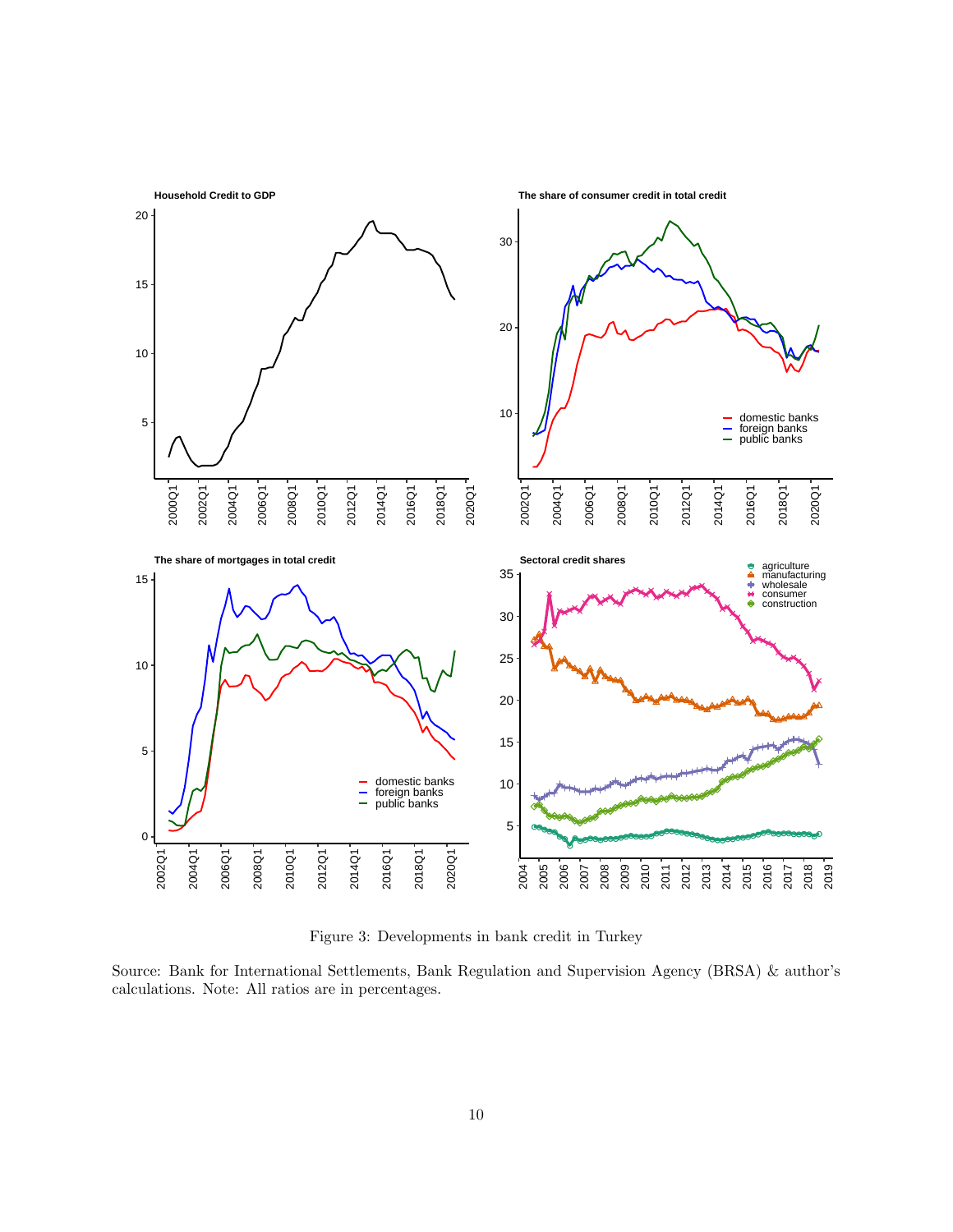international capital markets supported credit expansion in the Turkish banking sector<sup>[10](#page-1-0)</sup>.

Concerning state interventions and regulations in the banking sector, the literature often comments that banking regulation in Turkey has been prudent since 2001 thanks to the measures undertaken following the 2001 crisis. For instance, banks were banned from having currency mismatches, foreign currency loans to consumers were prohibited, and to firms, it was highly restricted. However, as Hakan Kara, the former chief economist of the Central Bank, notes the Banking Regulation and Supervision Agency lacked a macroeconomic perspective as it focused exclusively on the health of individual banks (Kara, [2016\)](#page-30-12) without controlling the composition of credit and the growth of consumer loans. While the upward trend in consumer loans started reversing around 2013 due to the Fed's tapering signal, the growth of consumer loans was not addressed by policymakers until March 2020, when the Central Bank introduced a set of changes to reserve requirements to limit the rise in consumer loans and channel loan supply towards more productive and production-oriented sectors (CBRT, [2020\)](#page-30-13).

Between 2002-7, the major state interventions in the consumer credit markets took place through parliamentary legislation with the aim of promoting the expansion of mortgage markets (Kahraman, [2017\)](#page-30-14). In the case of consumer credit (excluding mortgages), the state avoided significant interventions. This choice has ultimately resulted in an autonomous proliferation of credit card usage (ibid., p.107). On the other hand, the state played a more active role in promoting the growth of mortgage markets. Before the 2000s, there was no comprehensive housing finance system that connected financial institutions to home buyers. In 2007, the parliament enacted the "Housing Finance Law," which introduced the mortgage system in Turkey, enabling banks to provide long-term low-interest rate housing credits to consumers. This legislation provided longer maturity funding opportunities to banks to encourage the growth of mortgage credits. It also allowed the purchased dwelling units to be used as collateral for loans, including measures to shorten the foreclosure process in the case of defaults, introduced complementary institutions such as real estate appraisal services, and defined the legal ground for the introduction of mortgage-back capital market instruments and secondary market institutions (Erol, [2018,](#page-30-15) pp. 259-261). The advent of the mortgage system contributed significantly to the growth of housing loans (Yeşilbağ,  $2020$ ).

Any analysis of the growth of consumer lending, particularly mortgage lending, in Turkey would be incomplete without discussing the strategic importance assigned to the construction sector during the AKP era. The AKP governments have made a strategic choice to promote the construction sector due to its 'potential to stimulate the economy', create jobs, and win loyalty at the ballot box through increased homeownership (Yeşilbağ, [2020\)](#page-32-4). One of the ways by which the government promoted the construction sector's growth was to engage in massive construction projects, including Erdoğan's so-called "crazy project," which is projected to split the European side of Istanbul with an artificial canal parallel to Bosporus and opening the idle land

 $10$ An empirical study by Baskaya et al. [\(2017\)](#page-29-11), using bank and firm-level data from Turkey, examines the links between international capital flows, decomposed into bank and non-bank flows, and domestic credit market. After controlling for unobserved and time-varying firm characteristics that might be correlated with credit demand, the authors analyze how domestic banks' borrowing from international capital markets influence their credit supply. Their findings indicate that large domestic banks with strong access to international capital markets used cheap borrowing opportunities during periods of low interest rates in advanced economies, as reflected in their non-core liability ratios.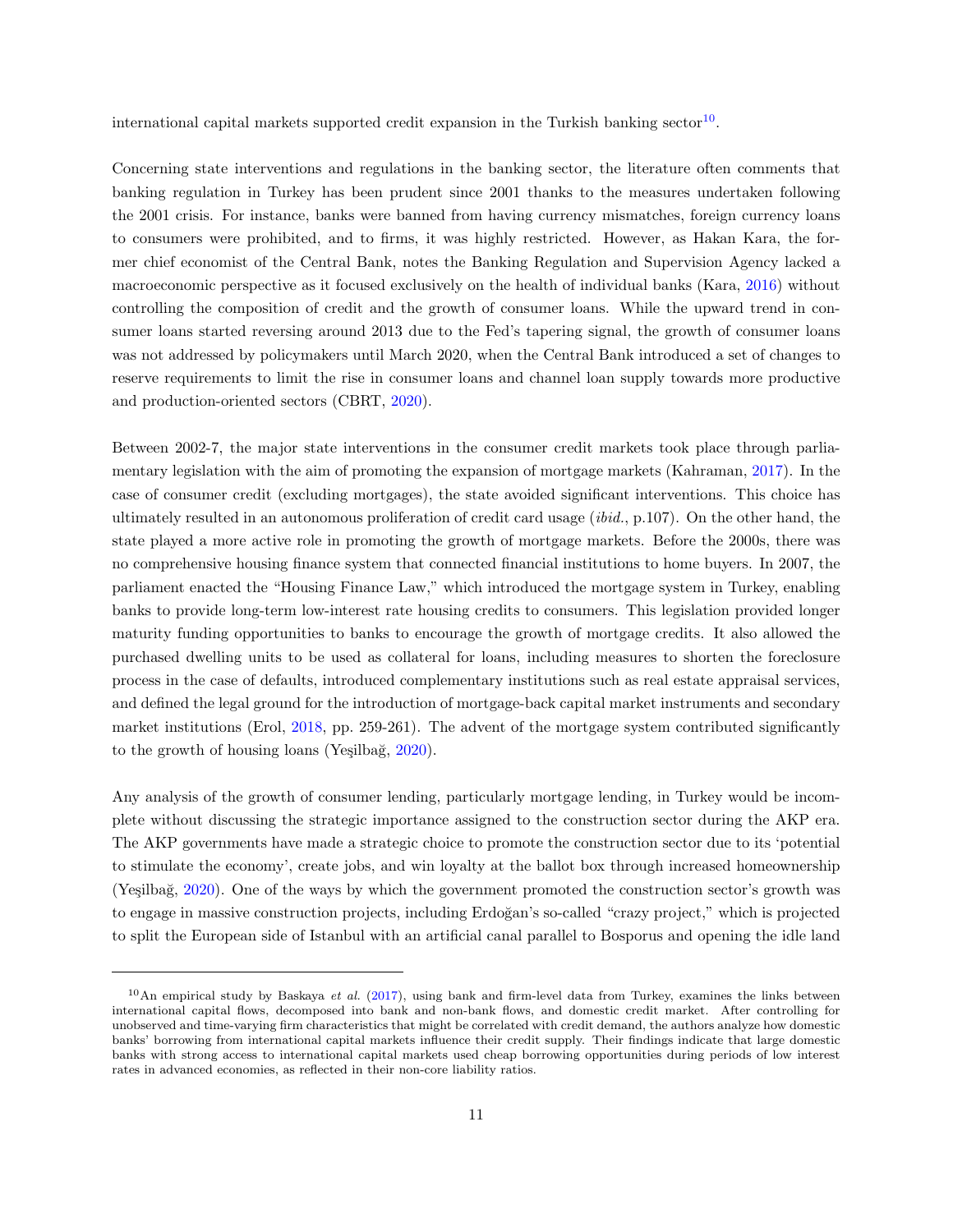around it for construction and rent generation. The rents created in these projects have been successfully shared between a new generation of construction firms with organic links to the ruling party and the party officials (Akçay,  $2017$ ). It should be highlighted that all the mega projects are in nontradable activities, particularly construction, and they reveal the sectoral preferences of the government with respect to generating economic growth (Günçavdı & Ulengin,  $2017$ ).

To summarize, the restructuring of macroeconomic policies under an IMF-supported austerity program limited the government's ability to stimulate domestic demand through expansionary fiscal and monetary policy. Consumer credit expansions, enabled and encouraged by the fiscal and banking reforms that were part of the TSE program and subsequent banking regulations, functioned as a compensation mechanism to fill this vacuum. Decreasing reliance of the corporate sector on domestic borrowing, the increasing presence of foreign banks and strategic importance assigned to the construction sector oriented the banking sector towards lending to households further<sup>[11](#page-1-0)</sup>. In the meantime, the banking sector played an active role in intermediating global financial inflows into domestic credit expansion. These developments resulted in a remarkable increase in the consumer credit to GDP ratio (figure [3\)](#page-10-0).

One of the natural consequences of the expansion of consumer credit has been high growth rates in final consumption expenditures, excluding the crisis years (figure [4\)](#page-13-0). However, the stimulation of private consumption expenditures, together with the appreciation of the domestic currency, contributed to the deterioration in the current account deficit observed since 2001 (figure [4\)](#page-13-0). While current account deficits have been a feature of the Turkish economy even before the 2000s, particularly since the liberalization of trade and financial flows in the 1980s, these deficits were usually small (Orhangazi & Yeldan, [2021\)](#page-31-3) and started deteriorating significantly only after the implementation of the TSE program<sup>[12](#page-1-0)</sup>.

 $11$ While policy induced supply-side drivers are the main focus of this paper, certain demand side factors also contributed to consumer credit expansions. For instance, decreasing inflation rates and interest rates on consumer loans encouraged consumers to realize their consumption demands that they had deferred due to the 2001 crisis (Başçı, [2006\)](#page-29-6). The stagnation of real wages and the dismantling of organized labor, through new labor laws introduced in 2003, contributed to households' demand for consumer loans further (Karaçimen, [2014,](#page-30-6) p. 2)

 $12$ The current account deficit to GDP ratio did not exceed one percent throughout the 1990s, it averaged 4.61 percent between 2002-2013, and reached as high as 9 percent in 2012.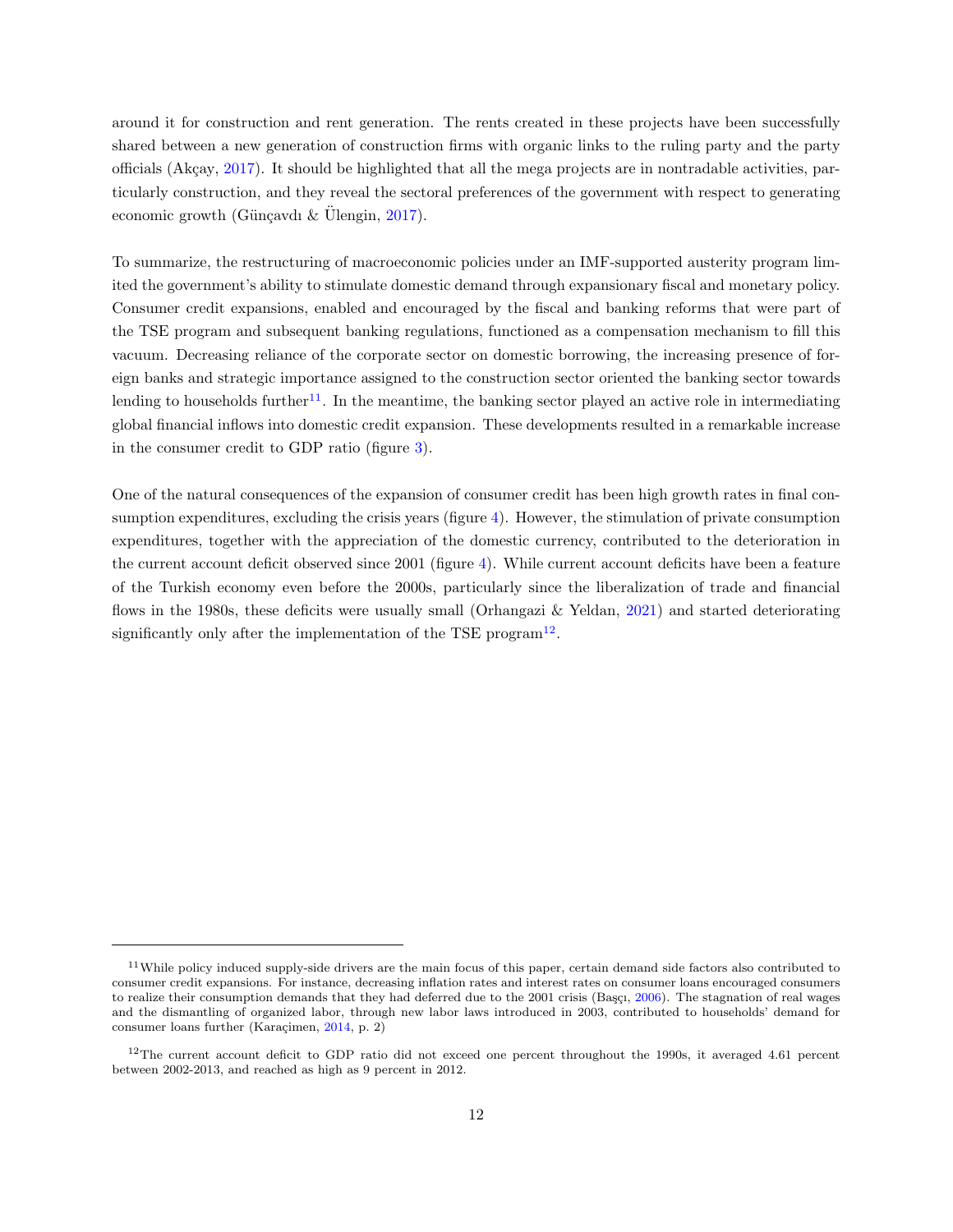<span id="page-13-0"></span>

Figure 4: Consumption Expenditures and Current Account Balance

Source: Central Bank of Republic of Turkey, Electronic Data Distribution System

Despite generating high growth rate during the 2000s (7.2 percent between 2002-2006; figure [5\)](#page-14-0), the con-sumer credit-fueled growth strategy<sup>[13](#page-1-0)</sup> has led to a buildup of imbalances and fragilities, such as balance sheet fragilities for firms and households, an overvalued real exchange rate, persistent current account deficits, and sectoral changes favoring low-productivity growth sectors. Most importantly, this growth strategy lacked a sound industrial policy as short-term gains enabled by an overvalued real exchange rate undermined the industrial base of the economy in the long run (ibid.). This short-sighted macroeconomic perspective started running into a crisis following the 'taper tantrum' signal by the Fed in  $2013^{14}$  $2013^{14}$  $2013^{14}$ , which indicated a change in global liquidity conditions and led to a major slowdown in capital inflows to emerging markets. As figure [5](#page-14-0) illustrates, the GDP growth started exhibiting a declining trend since 2013.

<sup>&</sup>lt;sup>13</sup>The conceptualization of Turkey's growth strategy/model as being credit/debt-led is shared by some other scholars. For instance, Akçay et al. [\(2021\)](#page-29-13), in a study examining the demand regimes of eight emerging capitalist economies, define Turkey's growth regime between 2000 and 2019 as "debt-led private demand regime." According to Akçay et al., the defining characteristics of this demand regime are (i) "negative or close to zero financial balances of the private household sector", (ii) positive financial balances of the external sector (i.e., current account deficits), and (iii) the role of private consumption in driving growth (p. 6).

<sup>&</sup>lt;sup>14</sup>Political tensions that took place starting in this period also posed challenges to the growth strategy that was followed between 2002-2013. This paper abstains from these discussions. Interested readers can refer to Akçay [\(2021\)](#page-29-14).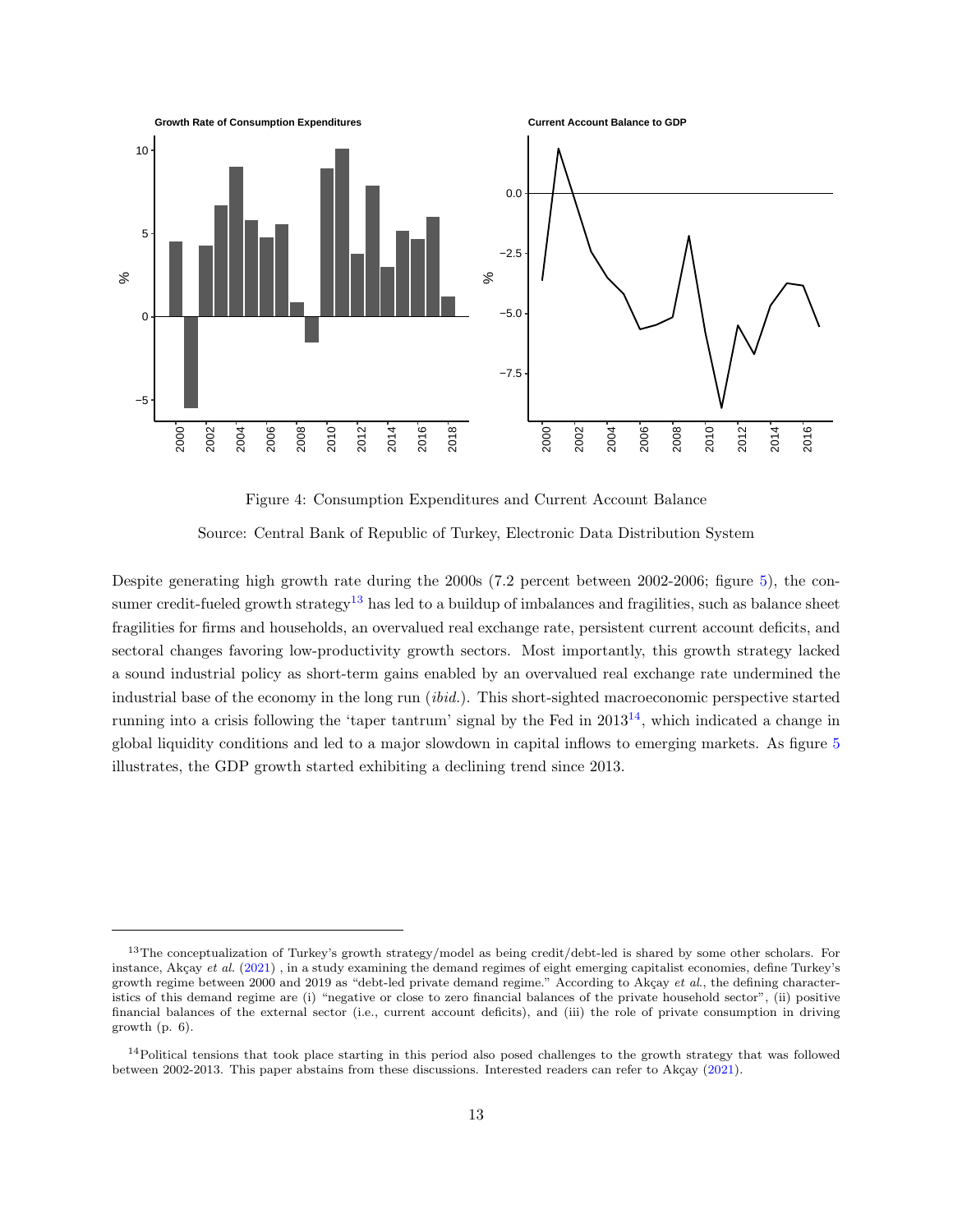<span id="page-14-0"></span>

Figure 5: GDP Growth

Source: IMF, World Economic Indicators (April 2020)

With regard to sectoral developments, a prolonged period of overvalued real exchange rate, as depicted in figure [2,](#page-9-0) promoted the use of imported intermediate goods across many sectors while resulting in the loss of export competitiveness *(ibid.)*. The end result was a case of *premature de-industrialization* indicated for instance by the secular increase in the ratio of construction sector output to manufacturing output (figure [6\)](#page-15-0). The ratio of construction sector value added to GDP increased from 5 to 9 percent between 2002-2013, whereas the share of manufacturing and services value added fluctuated around 18 percent and 60 percent respectively. In other words, the production structure of the Turkish economy moved away from tradable industries towards the nontradable sector (Can et al., [2016\)](#page-30-17). Parallel to these developments, the nontradable to tradable sector employment increased significantly (figure [6\)](#page-15-0).

Although the primary focus of this paper is on consumer credit markets, developments in the sectoral composition of firm credit should also be highlighted to explain the expansion of the nontradable sector. The micro-econometric evidence on Turkey, presented by Günay and Kılınç  $(2015)$ , shows that the nontradable sector firms were more financially constrained than the tradable sector ones between 1970 and 2004. This result is not surprising considering that bank credit is a major source of external finance for nontradable sector firms, whereas many tradable sector firms have access to international capital markets, given that they can pledge export receivable as collateral. Therefore, the nontradable sector is more sensitive to changes in banks' lending standards than the tradable sector (Tornell and Westermann, [2002\)](#page-32-5). In light of this evidence, it is possible to interpret the rise of the nontradable sector output, particularly of the construction sector, in relation to the rise in credit availability to this sector, as indicated in figure [3.](#page-10-0)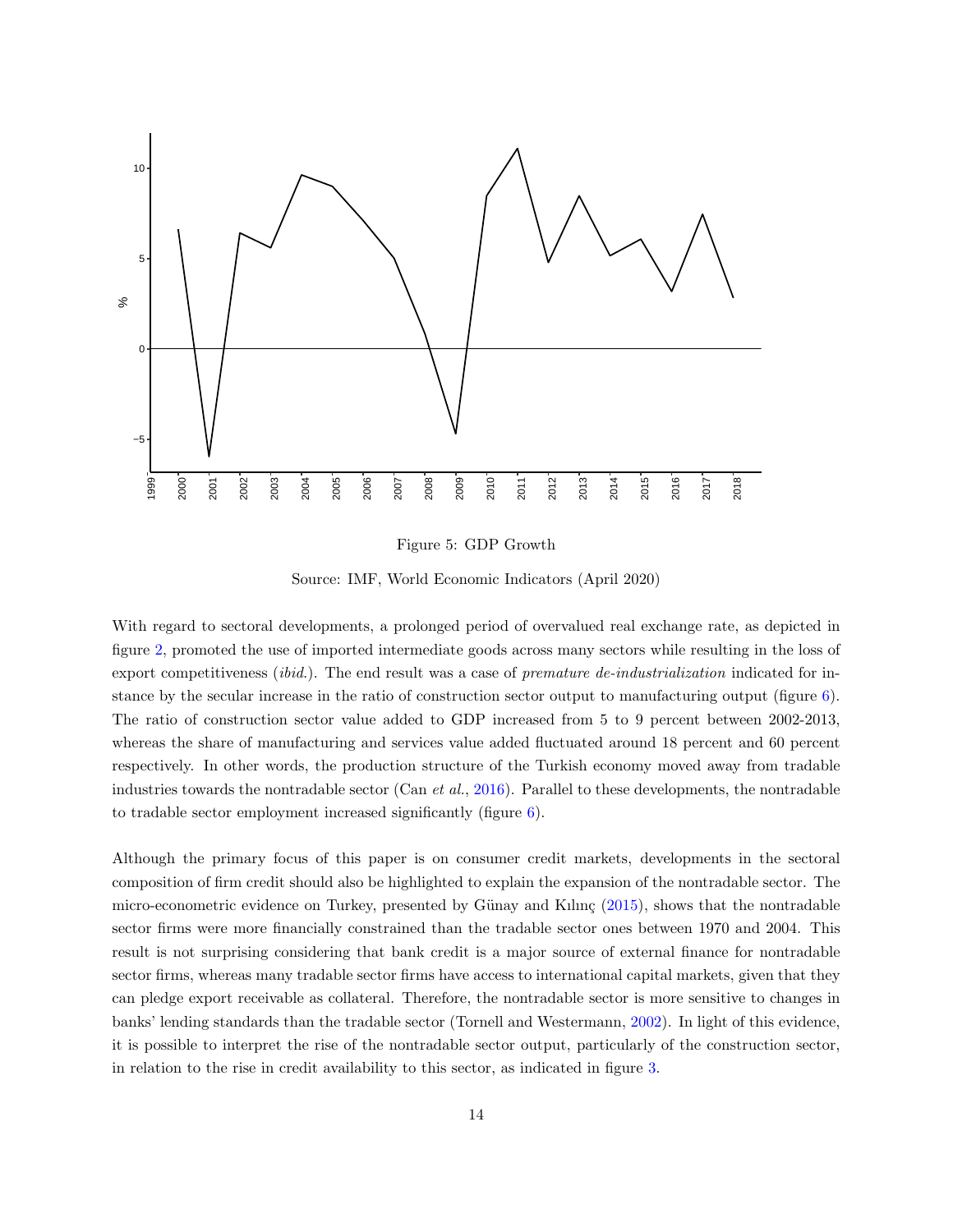<span id="page-15-0"></span>

Figure 6: Output and Employment Ratios

Source: Turkish Statistical Institute (TUIK) & author's calculations

Based on the descriptive account of the Turkish economy presented in this section, the next section will develop a two-sector open economy model to analyze the macroeconomic and sectoral effects of consumer credit expansions. One of the key points that need to be captured in the formal model is that consumer credit expansions were largely policy driven. Secondly, consumer credit expansions were accompanied by the appreciation of the real exchange rate, deterioration of the current account balance, and the expansion of the nontradable sector at the expense of the tradable sector.

## 4 The Model

#### 4.1 Production

The economy under consideration consists of two sectors: a tradable (T-sector) and a nontradable sector (Nsector). The tradable sector produces output  $Y_T$  using modern production techniques, and labor exhibits high productivity. The output of this sector can be exported or used for domestic consumption. The production is characterized by a Leontief production function. The capital coefficient is taken to be constant.

$$
Y_T = min\{\bar{\sigma}K, AL_T\} = \sigma K = AL_T \qquad \sigma \le \bar{\sigma}
$$
\n<sup>(1)</sup>

<span id="page-15-1"></span>The nontradable sector produces output  $Y_N$  using labor as the only input. This assumption reflects the stylized observation that capital intensity is lower in the production of nontradable goods. Equation [2](#page-16-0) gives the production function for the nontradable sector, where  $e$  denotes the employment rate in the nontradable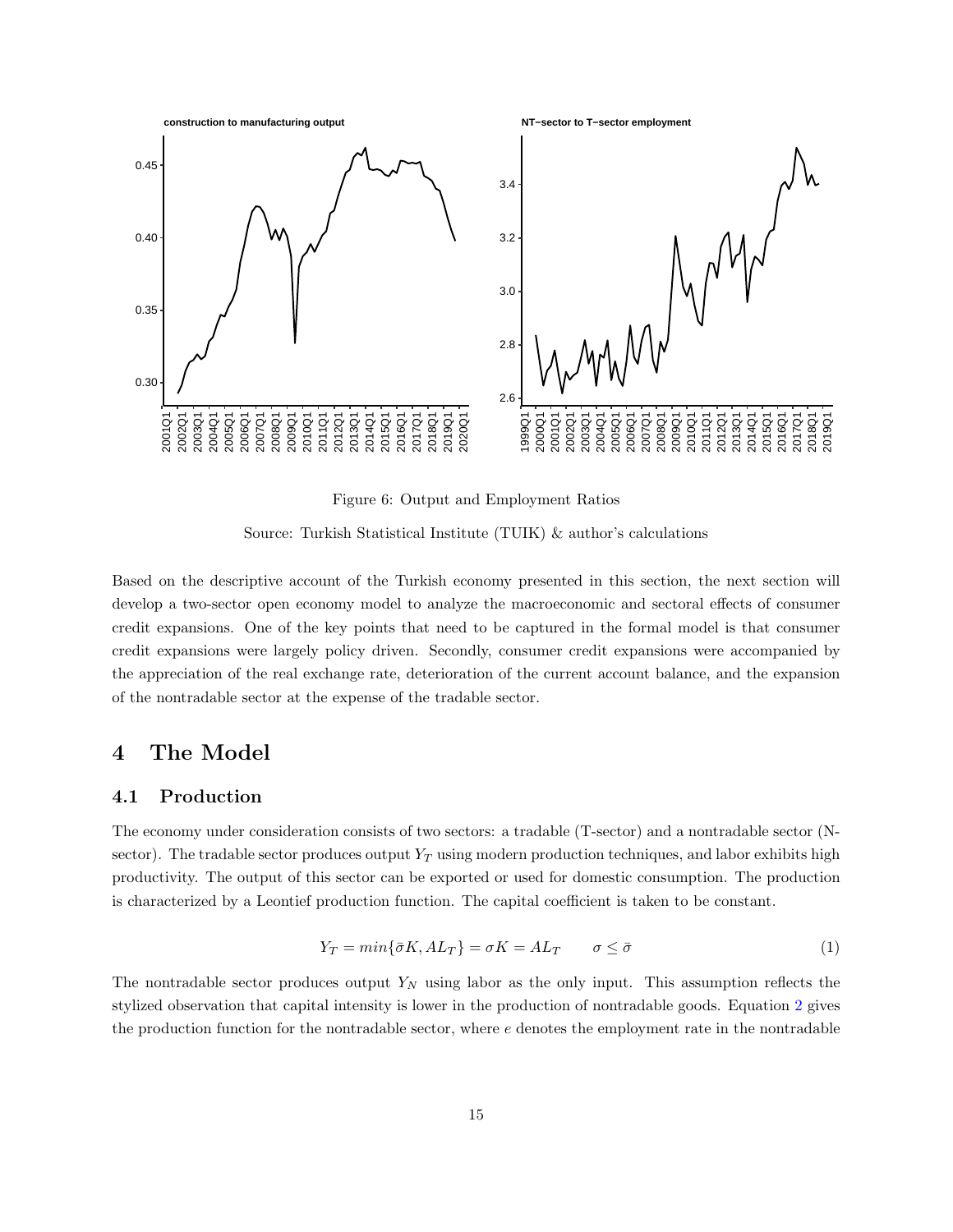<span id="page-16-0"></span>sector and unemployment,  $1 - e$ , can take the form of open or hidden unemployment.

$$
Y_N = BeL_N \tag{2}
$$

<span id="page-16-1"></span>Labor is assumed to be mobile across sectors. Workers prefer to be employed in the T-sector, and those who cannot find jobs in the T-sector move into the N-sector.

$$
L = L_T + L_{NT} \tag{3}
$$

<span id="page-16-2"></span>Using equation [3,](#page-16-1) equation [2](#page-16-0) can be re-written as:

$$
Y_N = BeL_N = Be(L - L_T) = BeL(1 - \frac{\sigma K}{AL}) = BeL(1 - \sigma \lambda)
$$
\n<sup>(4)</sup>

where  $\lambda$  is given by:

$$
\lambda = \frac{K}{AL} \tag{5}
$$

#### 4.2 Wages and Prices

<span id="page-16-3"></span>Nominal wages in the T-sector,  $w_T$ , are predetermined. Assuming a constant mark-up, prices in the T-sector are also predetermined. Therefore, profit share is given by:

$$
\pi = 1 - \frac{w_T}{A p_T} \tag{6}
$$

<span id="page-16-4"></span>The nontradable sector is characterized by income/work sharing<sup>[15](#page-1-0)</sup>. The average income (wage) in the Nsector is therefore given by total income divided by the number of workers not employed in the tradable sector.

$$
w_N = p_N \frac{Y_N}{L_N} = p_N B e \tag{7}
$$

While aggregate income in the N-sector is demand determined, whether the increase  $p_N Y_N$  results from an increase in  $p_N$  or  $Y_N$  is indeterminate. A higher demand for N-goods can i) increase  $p_N$ , ii) reduce the rate of unemployment and raise  $Y_N$ , iii) or some combination of two might take place. Regardless of the specific channel by which a higher demand for N-goods translates into a higher  $p_N Y_N$ , an increase in N-sector incomes would result in wage inflation in the T-sector if workers in this sector respond to higher average incomes in the N-sector by demanding an increase in their wages.

Following Martins and Skott [\(2021\)](#page-31-4), the specification for wage inflation in the T-sector incorporates relative wage norms whereby an increase in the N-sector income triggers upward pressures on T-sector wages. This is represented by:

$$
\hat{w}_T = f(\frac{w^O}{w_T} - 1), \qquad f(0) = 0, \qquad f' > 0
$$
\n(8)

 $15$ Income sharing is a common assumption employed in dual economy models. See, for instance, Razmi et al. [\(2012\)](#page-31-14).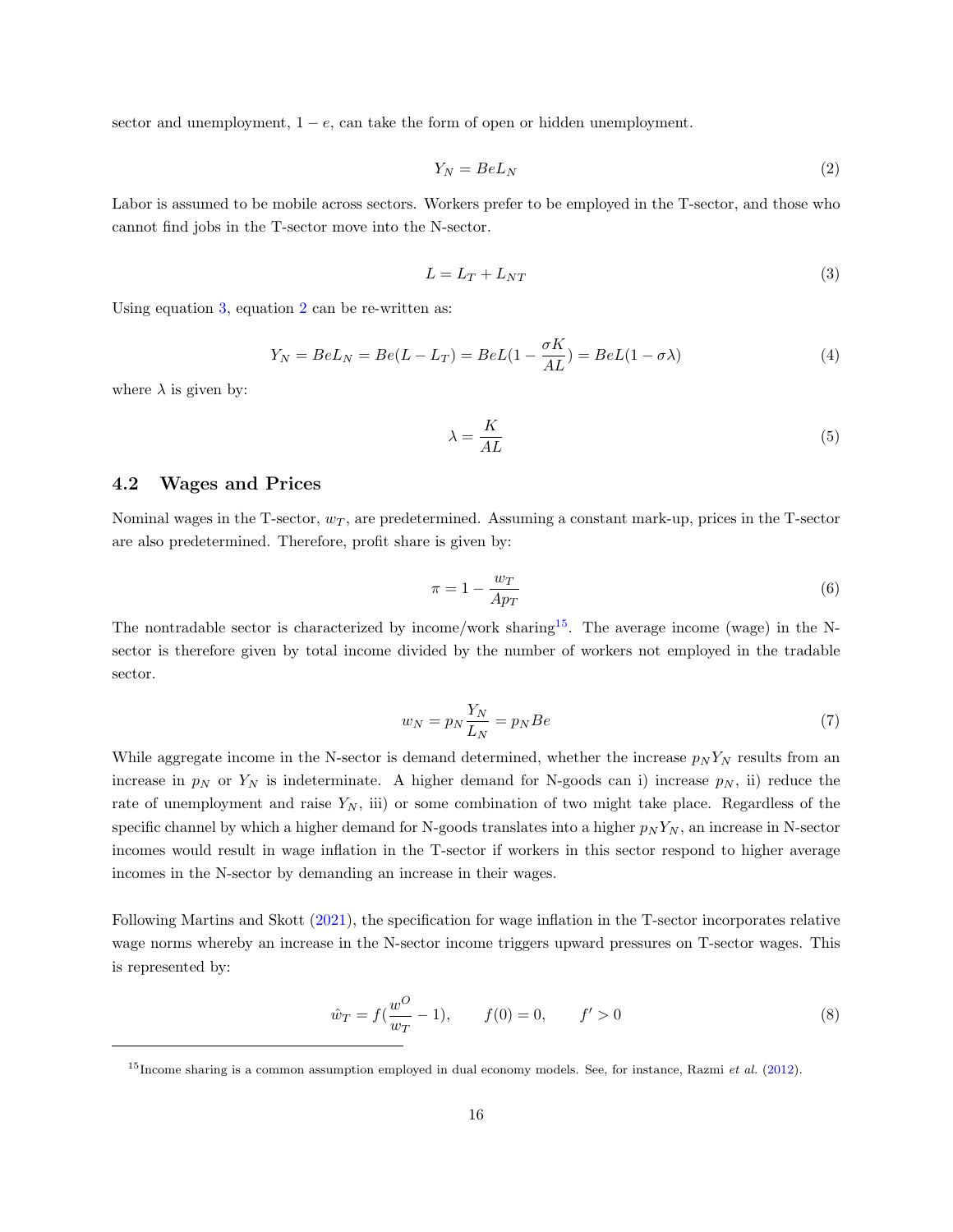where  $w^O$  is the target (objective) wage rate of T-sector workers, which is proportional to average income in the N-sector (equation [9\)](#page-17-0). The target level of wage can be interpreted in relation to the norms of fairness. Equation [9](#page-17-0) shows that the target wage rate in the T-sector is higher than average incomes in the N-sector  $(\mu > 1)$ . Firms can be expected to pay a wage premium under the standard rationales of efficiency wage theory (Martins and Skott, [2021\)](#page-31-4). The non-negative wage premium is also a common assumption in dual sector models in the tradition of Lewis  $(1954)^{16}$  $(1954)^{16}$  $(1954)^{16}$  $(1954)^{16}$ .

$$
w^O = \mu w_N, \qquad \mu > 1 \tag{9}
$$

#### <span id="page-17-0"></span>4.3 Banking Behaviour and Debt Dynamics

A skeletal banking system is assumed. All foreign (net) capital inflows take the form of changes in foreign held deposits in domestic banks. All foreign deposits are held in domestic currency. Domestic firms are owned by capitalists, who also receive interest income on their bank deposits. Equation [10](#page-17-1) shows that total loans, divided into loans given to workers and capitalist, and deposits, by foreigners and capitalists, are equal, which means that banks have no reserves. With interest rates on borrowing and lending are being the same[17](#page-1-0), banks have zero profits. Accounting relations on the model are summarized in table 1.

$$
D^w + D^C = M^F + M^C \tag{10}
$$

<span id="page-17-1"></span>Workers take on debt for consumption purposes whereas capitalists borrow to finance investment spend- $ing^{18}$  $ing^{18}$  $ing^{18}$ . Firms'/capitalists' finance constraint is given by equation [11.](#page-17-2) This equation suggests that for capital accumulation to exceed internal funds and interest income net of interest payments on debt, and deposits, it needs to be financed by new borrowing.

$$
p_K I = s(\pi p_T Y_T - iD^C + iM^C) + \dot{D}^C - \dot{M}^C \tag{11}
$$

<span id="page-17-2"></span>A key assumption of the model is that workers are subject to credit rationing; therefore, consumer credit expansions are explained by changes in banks' willingness and ability to lend to households. There are no constraints on total amount of loans that can be borrowed by firms. Equation [12](#page-18-0) expresses the change in workers' debt as a function of the target level of lending (to workers) as determined by banks,  $D<sup>T</sup>$ , and actual stock of workers' debt,  $D^w$ , where  $\theta$  is a positive constant. This specification of debt dynamics has

<sup>&</sup>lt;sup>16</sup>Formulating a target wage rate shares affinities with the post-Keynesian conflicting claims theory of inflation (Rowthorn, [1977\)](#page-31-16). In this theory, the general price level comprises various cost components whereby each interest group receiving income from these components comes into conflict to increase their relative income shares. Given the assumption of constant labor productivity employed in this paper, we can think of demanding a desired functional distribution versus a desired real wage as being the same. It should also be noted that besides the N-sector wages, the employment rate in the T-sector is likely to influence the target wage rate as it shapes workers' perceptions of their bargaining power (Porcile & Lima, [2010\)](#page-31-17). However, this paper abstains from this aspect of wage setting to keep the formal analysis easily tractable.

<sup>&</sup>lt;sup>17</sup>Credit rationing suggests that banks find lending to households risky, and they expect some households to default. As such, it might be unreasonable to expect the interest rates on lending and borrowing to be the same. We could introduce an interest rate spread; however, qualitative results would not change as long as banks are owned by domestic capitalists, and any profits are paid out to them as dividends. This is because whether capitalists earn interest income on their deposits or earn dividend income does not change their consumption behavior.

<sup>18</sup>For this reason, the terms 'workers' debt' and 'consumer debt' are used interchangeably.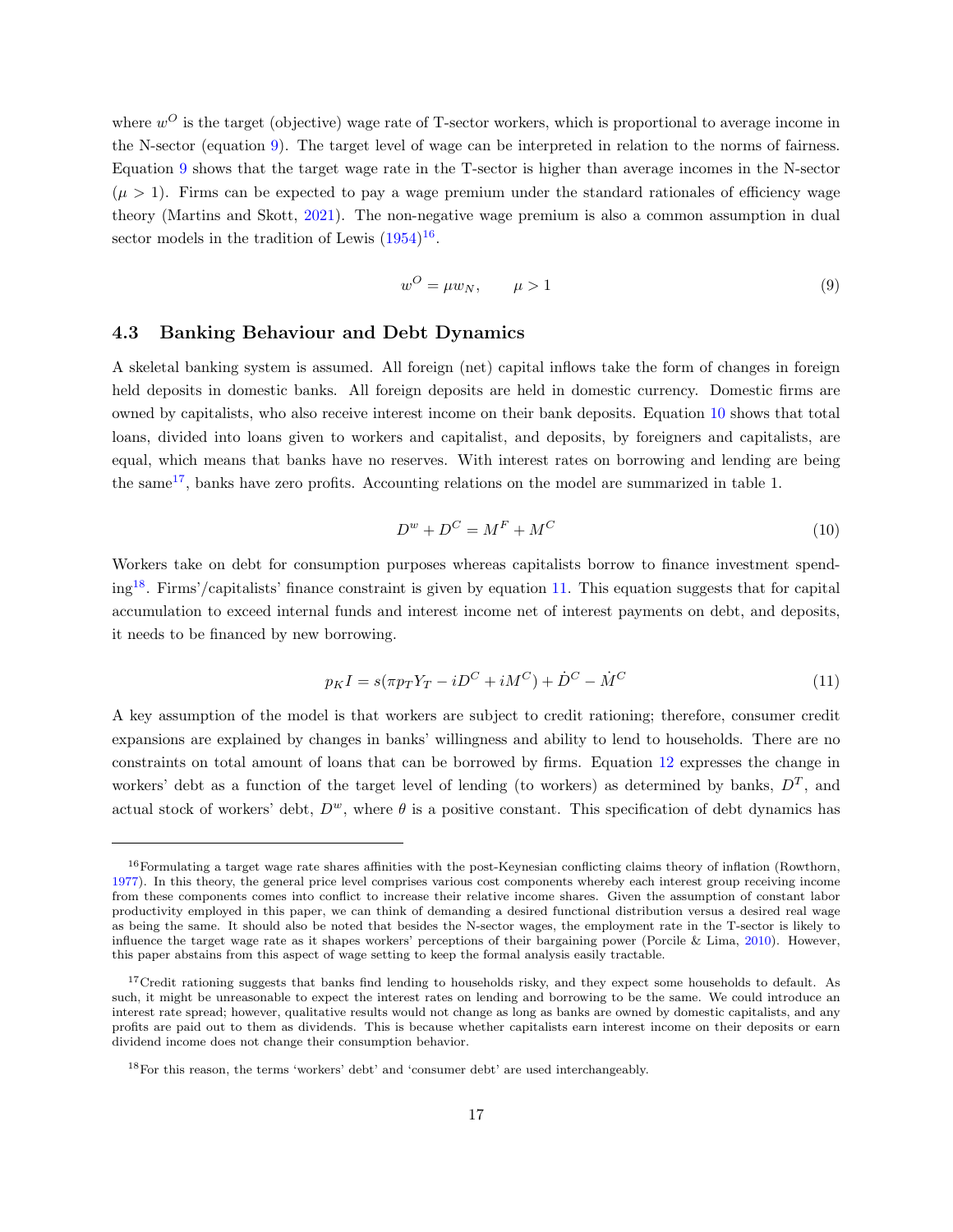<span id="page-18-0"></span>some affinities with Dutt [\(2006\)](#page-30-7) and Ryoo and Kim [\(2013\)](#page-31-6).

$$
\dot{D}^W = \theta(D^T - D^w) \tag{12}
$$

The target level of lending reflects banks' willingness and ability to give consumer loans. As explained in section 3, the policy induced transformations in government financing and banking sector in Turkey in the aftermath of the 2001 crisis have led to diversification banking activities towards consumer lending. Changes in the target level of lending towards consumer reflect this sort of policy-induced increases in borrowing opportunities faced by consumers.

<span id="page-18-1"></span>The change in foreign deposits is given by equation [13.](#page-18-1)

$$
\dot{M}^F = iM^F - NX\tag{13}
$$

With regard to central banking behavior, I assume that the central bank adopts an inflation-targeting framework, where interest rate is used as a tool to keep inflation under control. As such, whenever there is an upward pressure on the general price level, the central bank increases the interest rate to keep inflation at a targeted rate. This assumption is in line with the central banking practices most developing countries, including Turkey, have adopted since the early 2000s.

|               | Workers | Capitalists | Banks                                       | External | Total    |
|---------------|---------|-------------|---------------------------------------------|----------|----------|
| Fixed Capital |         | $p_K K$     |                                             |          | $p_K K$  |
| Loans         | $-D^W$  | $-D^C$      | $D^W + D^C$                                 |          | $\theta$ |
| Deposits      |         | $+M^C$      | $-M^C - M^F$                                | $M^F$    | $\Omega$ |
| Sum           | $-D^W$  |             | $p_K K - D^C + M^C$ $D^W + D^C - M^C - M^F$ | $M^F$    | $p_K K$  |

Table 1: Balance Sheet Matrix

#### 4.4 Demand

Aggregate consumption is divided into three components: i) demand for domestically produced tradable goods, ii) demand for nontradable goods, and iii) demand for foreign produced tradable goods. All nontradable income is spent on consumption. Similarly, wage earners in the T-sector consume all their earnings plus their borrowing, represented by  $\dot{D}^W$ , net of interest payments on their total stock of debt. In line with the standard structuralist and Kaleckian literature, I assume that capitalists save a fraction of s of total profits,  $\pi Y_T$ , where  $\pi$  denotes the profit share. Capitalists spend a proportion of their profit income plus their net interest earnings, on consumption.

<span id="page-18-2"></span>
$$
pC = p_N C_N + p_T C_T + np^* C_{IM} = p_N Y_N + (1 - \pi) p_T Y_T + \dot{D}^W - i D^W + (1 - s) (\pi p_T Y_T - i D^C + i M^C)
$$
 (14)

Each of the three goods receive a fixed share of total domestic spending on consumption, corresponding to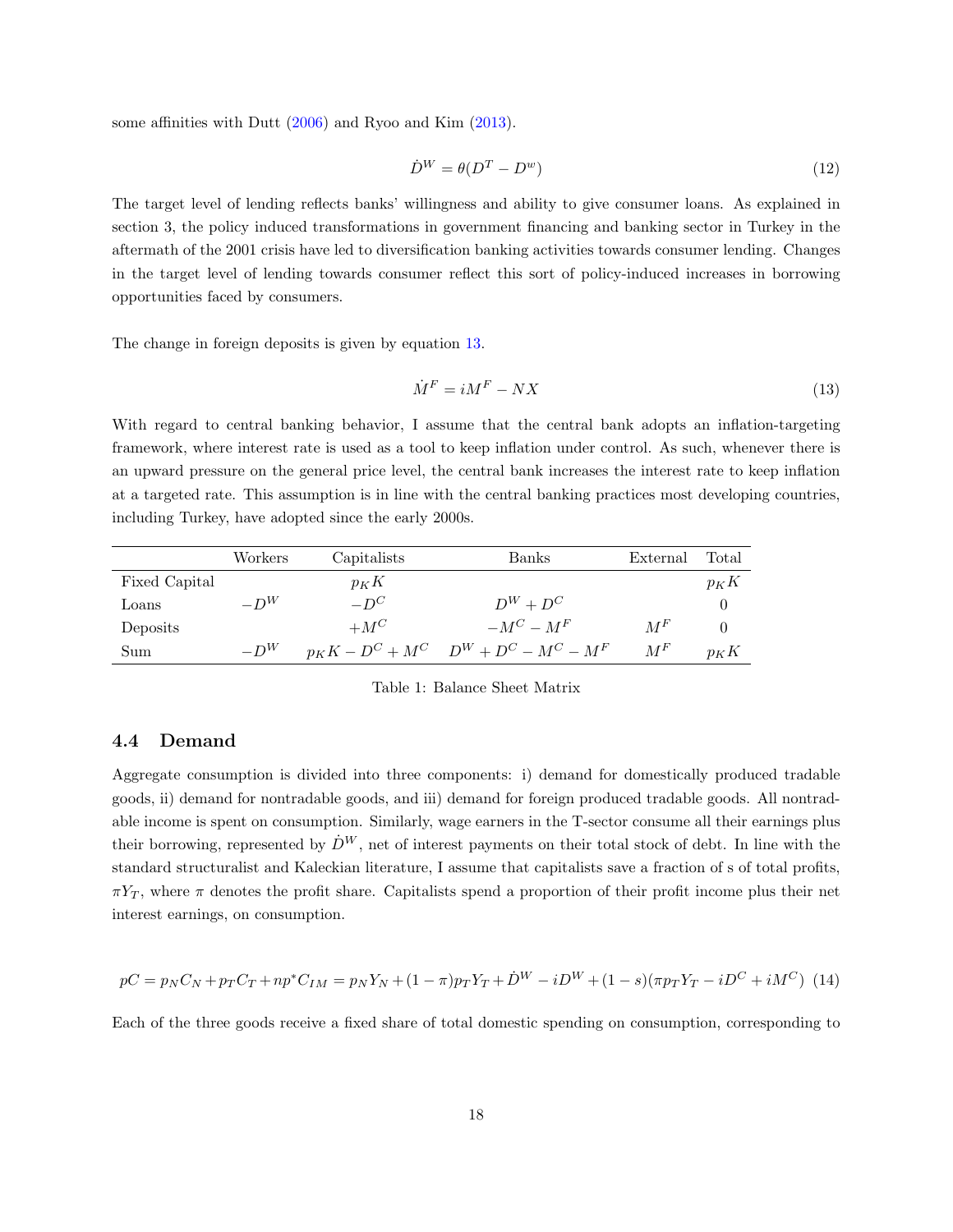<span id="page-19-0"></span>a Cobb-Douglas utility function<sup>[19](#page-1-0)</sup>. Equations [15-](#page-19-0)[17](#page-19-1) show that a proportion  $\alpha$  of total consumption demand goes to nontradable goods, while the rest  $1 - \alpha$  goes to the tradable goods. The demand for tradable goods is divided between domestically and foreign produced goods, with shares  $1 - \psi$  and  $\psi$  respectively.

$$
p_N C_N = \alpha p C \tag{15}
$$

$$
p_T C_T = (1 - \psi)(1 - \alpha)pC \tag{16}
$$

$$
np^*C_{IM} = \psi(1-\alpha)pC \tag{17}
$$

<span id="page-19-1"></span>The nominal exchange rate, n, is defined as the number of units of domestic currency required to buy one unit of foreign currency. Hence, an increase in n corresponds to a depreciation of the domestic currency. Following Martins and Skott's (2021) formalization that relies on standard interest parity arguments, the nominal exchange rate is represented as a function of domestic interest rate, foreign interest rate, expectations of future exchange rate, and risk considerations that are independent of exchange rate expectations (equation [18\)](#page-19-2). The expected exchange rate and the risk premium can change in response to any domestic or international macroeconomic shock. Foreign prices,  $p^*$ , are taken as exogenous.

$$
n = n(i, i^*, E^n, \tau) \tag{18}
$$

<span id="page-19-2"></span>The real exchange rate  $(\eta)$  is defined as the relative price of foreign and domestically produced goods in domestic currency:

$$
\eta = \frac{np^*}{p_T} = \frac{n(i, i^*, E^n, \tau) p^*}{p_T} = \eta(i, i^*, E^n, \tau, \frac{p^*}{p_T})
$$

<span id="page-19-3"></span>By subsuming  $\tau$ ,  $i^*$ ,  $E^n$ , and  $\frac{p^*}{n^*}$  $\frac{p}{p_T}$  into the shift variable  $\rho$ , the real exchange rate is given by equation [19.](#page-19-3)

$$
\eta = \eta(i, \rho); \qquad \eta_i < 0, \qquad \eta_\rho > 0 \tag{19}
$$

Investment requires both domestic tradable goods and imported goods, with strict complementarity<sup>[20](#page-1-0)</sup>. Real investment is given by:

$$
I = min\{\frac{I_T}{\beta}, \frac{I_{IM}}{1 - \beta}\}\tag{20}
$$

Nominal investment is given by:

<span id="page-19-4"></span>
$$
p_K I = [\beta p_T + (1 - \beta)np^*]I \tag{21}
$$

<sup>&</sup>lt;sup>19</sup>The assumption of fixed consumption shares is a reasonable approximation for the short and medium run (Skott & Gómez-Ramírez, [2018\)](#page-32-6). However, a long run extension of the model would need to relax this assumption (see, e.g., Razmi et al., [2012\)](#page-31-14). Section 4.7 discusses the implications of relaxing this assumption.

 $^{20}$ In the model, while domestically produced and imported goods are substitutes in consumption, they are complements in investment. This assumption is a stylized representation where the home country is importing sophisticated investment goods, such as machinery and equipment, that are essential but cannot be produced domestically.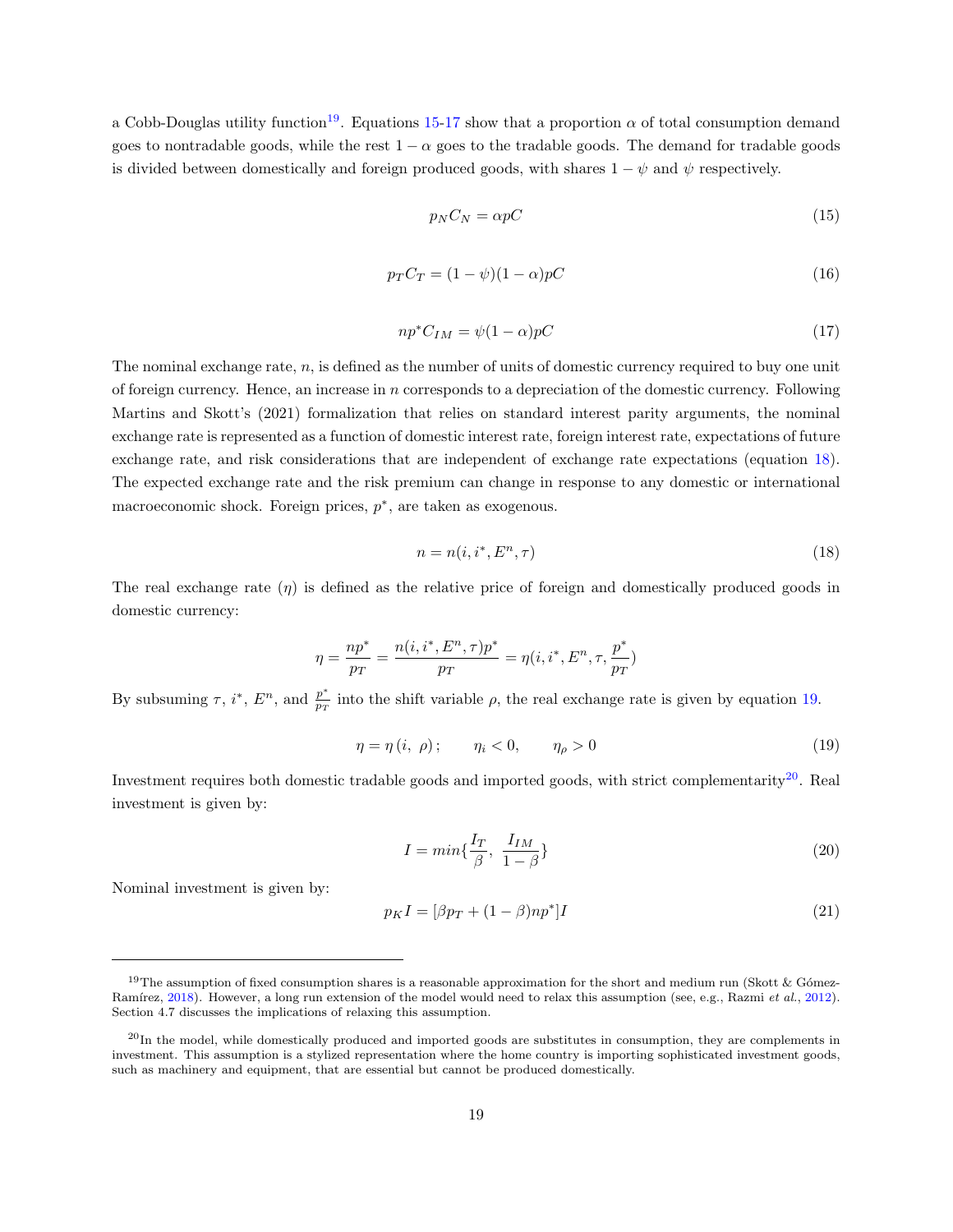Investment behavior is given by equation [22](#page-20-0) with output-capital ratio, which is used as an indicator of capacity utilization, being the only argument. The sensitivity of investment to changes in utilization, given by  $a_1$ , is likely to depend on the time frame under consideration. Given that the sensitivity is likely to be low in the short run, I assume that the Keynesian stability condition is satisfied in the short run, meaning that the saving rate responds more to changes in the capacity utilization than investment.

$$
\frac{I}{K} = a + a_1 \sigma \tag{22}
$$

<span id="page-20-1"></span><span id="page-20-0"></span>Equation [23](#page-20-1) shows that exports depend positively on the real exchange rate. The effect of foreign income on exports is omitted. Net exports are given by equation [24](#page-20-2) where imported goods used for investment and consumption of imported tradable goods are deducted from exports.

$$
p_T X = p_T \phi(\eta), \qquad \phi'(\eta) > 0 \tag{23}
$$

$$
NX = p_T X - np^*(1 - \beta)I - \psi(1 - \alpha)pC
$$
\n<sup>(24)</sup>

#### <span id="page-20-2"></span>4.5 Equilibrium

<span id="page-20-4"></span>Using equations [4,](#page-16-2) [14](#page-18-2) and [15,](#page-19-0) the equilibrium condition for the N-sector can be expressed as:

$$
p_N Y_N = p_N B e L (1 - \sigma \lambda) = p_N C_N = \alpha p C \tag{25}
$$

<span id="page-20-3"></span>With a fixed mark-up, a successful inflation targeting requires a constant wage inflation. This in turn requires that 1) the actual wage in the T-sector is equal to the target wage, and 2) there is a fixed relationship between the wages in the two sectors. These two conditions can be summarized as:

$$
w_T = w^O = \mu w_N \tag{26}
$$

Using equations  $6, 7$  $6, 7$ , and  $26$ , equation  $25$  can be solved for T-sector output-capital ratio, which is given by equation [27a](#page-15-1) (see appendix A for intermediate steps).

$$
\sigma = \frac{1}{\left[\frac{B}{A} + \frac{\alpha}{(1-\alpha)}(1 - s\pi)\frac{B\mu}{A(1-\pi)}\right]} \left\{ \frac{B}{A\lambda} - \frac{\alpha}{(1-\alpha)}\frac{B\mu}{A(1-\pi)}\frac{\dot{D}^W}{p_T K} + \frac{\alpha}{(1-\alpha)}\frac{B\mu}{A(1-\pi)}\frac{\left[sD^W + (1-s)M^F\right]i}{p_T K} \right\}
$$
\n(27a)

Equation [27a](#page-15-1) expresses the value of  $\sigma$  that is consistent with the assumption of constant inflation as a function of  $\dot{D}^W$ , i and a set of exogenous and predetermined variables. Looking at the partial derivatives, we can establish that this equation expresses  $\sigma$  as an increasing function of i and as a decreasing function of  $\dot{D}^W$ . Equation [27a](#page-15-1) can be written in implicit form as:

$$
G(\sigma, i, \dot{D}^W) = 0 \t G_1 > 0, \ G_2 < 0, \ G_3 > 0 \t (27b)
$$

So far, we have looked at the equilibrium condition for the N-sector. We also need to take the equilibrium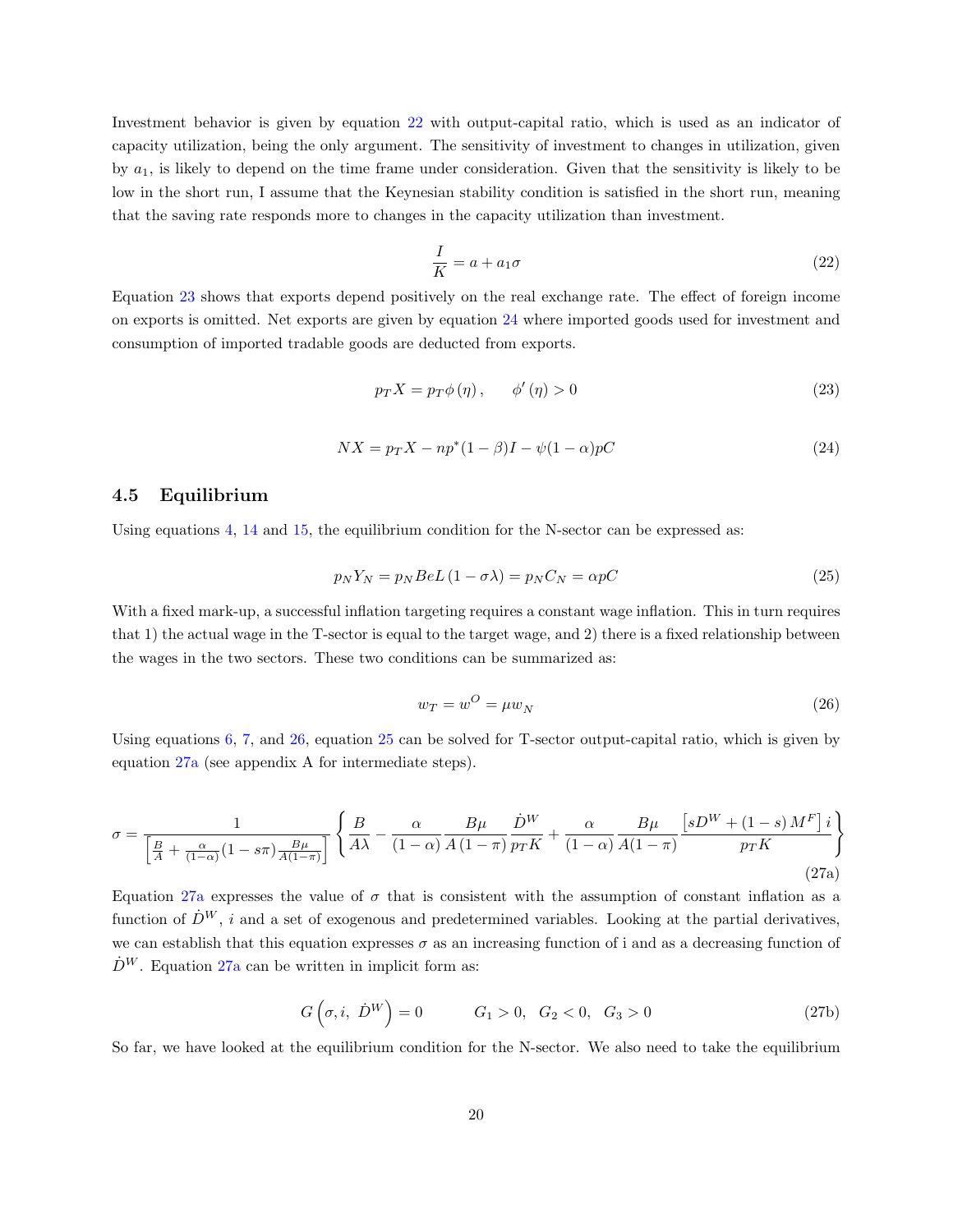condition for the T-sector, which is given by:

$$
p_T Y_T = p_T C_T + p_T I_T + p_T X_T = (1 - \psi)(1 - \alpha)pC + p_T \beta I + p_T \phi(\eta)
$$
\n(28)

Solving this equation for output-capital ratio yields (see appendix B for intermediate steps):

$$
\sigma = \frac{1}{1 - (1 - \psi)(1 - s\pi) - \beta a_1} \left\{ (1 - \psi) \left( \frac{\dot{D}^W}{p_T K} - \frac{\left[ sD^W + (1 - s) M^F \right] i}{p_T K} \right) + \beta a + \frac{\phi(\eta)}{K} \right\} \tag{29a}
$$

Equation [29a](#page-15-1) expresses  $\sigma$  as a decreasing function of i and an increasing function of  $\dot{D}^W$ . This equation can also be rewritten in implicit form as:

$$
H\left(\sigma, i, \ \dot{D}^W\right) = 0 \qquad H_1 > 0, \ H_2 > 0, \ H_3 < 0 \tag{29b}
$$

We now have two equations (equation [27b](#page-16-0) and [29b\)](#page-16-0) that we can use to determine the two endogenous variables of the model,  $\sigma$  and i.

#### 4.6 Comparative Statics

#### The effects of household credit expansion on tradable sector output

The partial derivative of equilibrium value of  $\sigma$  (represented by  $\sigma^*$ ) with respect to  $\dot{D}^W$  is negative provided that i) the real exchange rate is interest elastic, and ii) Marshall-Lerner condition holds (see appendix C for the derivation of this result).

$$
\frac{d\sigma^*}{d\dot{D}^W} < 0\tag{30}
$$

Intuitively, when there is new borrowing by households, the total consumption demand increases, a portion  $\alpha$  of which feeds into the N-sector. Higher demand for N-goods translates into an increase in  $p_N Y_N$ , representing an increase in the average incomes in this sector. Given that the target wage rate in the T-sector exceeds average incomes in the N-sector (i.e.,  $\mu > 0$ ), an increase in N-sector average incomes puts upward pressure on T-sector wages. With mark-up pricing, wage pressures in the T-sector translate into inflationary pressures. Under an inflation targeting framework, the central bank would raise the interest rate to contain the rise in domestic prices. This intervention causes an appreciation of the nominal, and hence the real exchange rate  $(\eta$  falls, equation [19\)](#page-19-3). This results in a reduction in exports. As a result, the tradable sector output shrinks.

#### The effects of household credit expansion on nontradable sector output

From equation [4,](#page-16-2) we have:  $p_N Y_N = p_N B e L (1 - \sigma \lambda)$ . Given the constancy of  $p_N e$ , B, L and  $\lambda$ , we can see that  $p_N Y_N$  would unambiguously increase as an increase in  $\dot{D}^W$  causes  $\sigma$  to decline, as given by equation 27.

#### The effects of household credit expansion on net exports

Net exports were given by: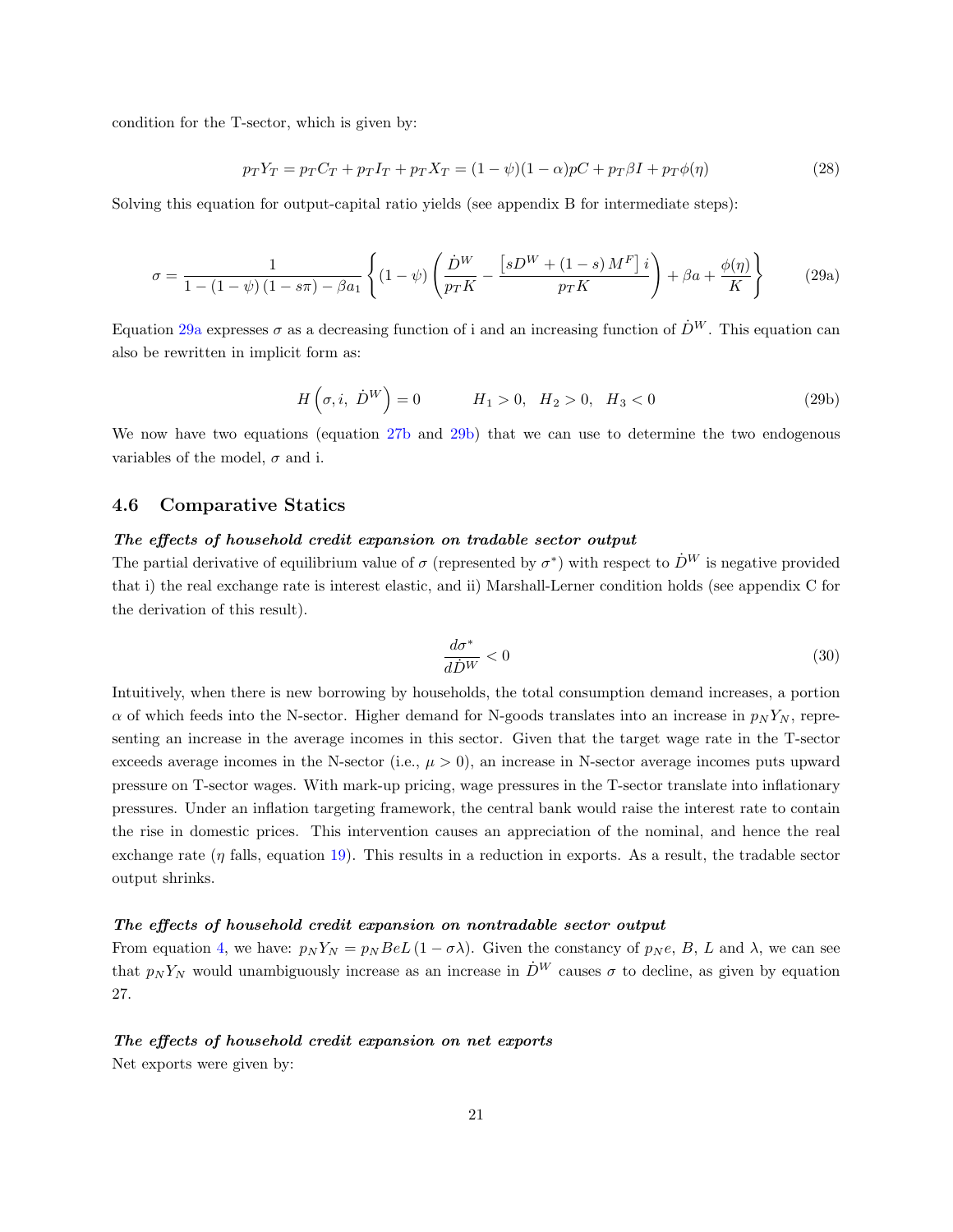$$
NX = p_T X - np^*(1 - \beta)I - \psi(1 - \alpha)pC
$$

$$
= p_T \phi(\eta) - np^*(1 - \beta) K (a + a_1 \sigma) - \psi(1 - \alpha)pC
$$

Without restrictions on some of the parameters, the net effect on net exports appears to be ambiguous. The effect of a rise in  $\dot{D}^W$  is likely to be negative for small values of  $\beta$ , if the sensitivity of accumulation to changes in output  $(a_1)$  is high, and the share of consumption going to imported tradable goods is high.

Before concluding the formal analysis, it should be noted that this set up is stock-flow consistent in the sense that the balance sheet condition for the banking sector is maintained over time for any value of  $\dot{D}^W$  by the financial flows that the model determines (i.e.,  $\dot{M}^F + \dot{M}^C = \dot{D}^W + \dot{D}^C$ ). (See appendix D for a formal proof.)

#### 4.7 Discussion

The model presented above captures five key developments that are documented in section 3. It shows that 1) policy changes that increase banks' willingness and ability to lend trigger expansions in consumer credit. New consumer lending, in turn, accompanies 2) appreciation of the real exchange rate, 3) deterioration of the current account balance, 4) a decline in the T-sector output, and 5) an increase in the N-sector output. The model generates these results in a short-run setting. However, an analysis of structural transformation necessitates a long-run perspective. As the proceeding qualitative analysis shows, several factors point that the adverse effects of consumer credit expansions on the T-sector are likely to strengthen in the long run.

To analyze the long-run implications, we can first discuss how investment behavior would be expected to change in the long run. If we take an Harrodian perspective, we can expect deviations between the actual and the desired utilization rate due to the slow nature of adjustments in capital stock in the short run. However, in the long run, firms target a desired utilization rate compatible with their profit maximization goal. As a result, they adjust their capital accumulation when there are under or over-utilized capacities. If firms have persistent unwanted excess capacity, they will react by reducing investment. In terms of the formal model presented in this paper, taking the Harrodian dynamics into account suggests that a contraction in T-sector capacity utilization might affect investment much more dramatically than suggested by the short-run specification as firms react to the shrinking divergence between the actual and targeted rate of utilization by decreasing their investment further.

Changes in labor productivity is another aspect that requires attention in the long run. The model presented above assumed a fixed coefficient production function for the T-sector. While this choice is reasonable in the short-run, labor productivity would be expected to depend positively on the rate of accumulation (i.e., the growth rate of output in the T-sector) in the medium to long-run, corresponding to the Verdoorn effect. This suggests that when productivity gains are taken into consideration, consumer credit expansion could result in a fall in labor productivity in the T-sector through a lower accumulation rate. Furthermore, if increasing returns to scale is introduced in the T-sector, consumer credit expansions could push an economy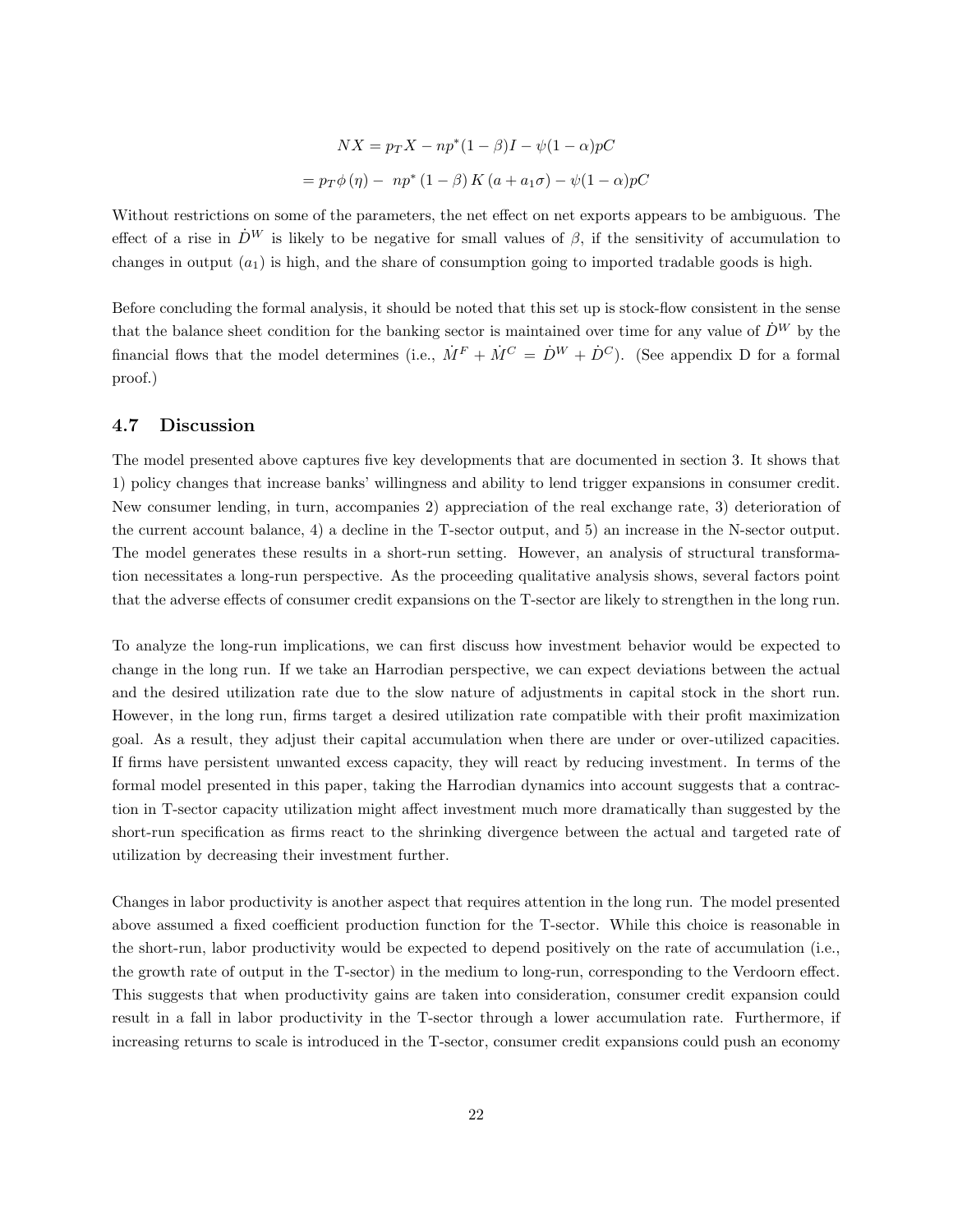into a deindustrialization  $\text{trap}^{21}$  $\text{trap}^{21}$  $\text{trap}^{21}$ .

Another assumption that would need to be relaxed for a long-run analysis is the assumption of constant consumption shares. The model assumed that households spend a constant proportion of their income on domestically and foreign-produced tradable goods, with shares  $1 - \psi$  and  $\psi$  respectively. In the medium to long run, these shares likely respond to changes in the real exchange rate, whereby households spend a greater proportion of their income on imported tradable goods following an appreciation. Once this effect is taken into consideration, the effect of consumer credit expansion on the current account deficit is likely to be larger.

The analysis so far has abstained from imported intermediate inputs to keep the formal model tractable. Nevertheless, a few remarks can still be made. Whether incorporation of intermediate inputs alters the model's conclusions or not depends on how RER appreciation generated by household credit expansion affects the constant inflation constraint. The RER appreciation would lower the general price level by cheapening imported consumption goods and non-labor input costs. With fixed mark-up, the decline in the price level would translate into a larger wage share. However, if the proportion of wages in the two sectors do not change (i.e., if wages in the two sectors increase by the same proportion following the appreciation), then the introduction of intermediate inputs would not be expected to change the qualitative results of the model given that the central bank does not change its policy rate in the case of a constant wage inflation.

Another key factor that is likely to worsen the long-run implications is the balance of payments effects. The boost to aggregate demand, coupled with the real exchange rate appreciation, is likely to trigger unsustainable trade deficits and drag economic growth. Sustained appreciation of the RER could have additional detrimental consequences in the long run if it changes the incentive structure of domestic producers by making them more reliant on imported inputs; hence, making the balance of payments constraint more binding. In other words, even if RER appreciation could dampen inflation and raise living standards in the short run, it can alter the incentive structures of producers and deteriorate the balance of payments over the long-run.

### 5 Conclusion

This paper aimed to present a two-sector open economy growth model to analyze how policy-induced expansions in consumer credit can generate premature deindustrialization when borrowing constraints consumers were previously subjected to are lifted and an inflation-targeting regime is in place. The model is inspired by the Turkish economy, which has experienced a significant increase in consumer credit to GDP ratio between 2002 and 2019. Changes in the fiscal policy and the banking sector after the 2001 economic crisis, coupled with favorable international financial conditions, oriented the Turkish banking sector towards consumer lending. Although credit-financed consumption contributed to high growth rates in the short-run through stimulating domestic aggregate demand, this process was accompanied by the build-up of several imbalances, such as the appreciation of the real exchange rate, expansion of the current account deficit, and deterioration

<sup>&</sup>lt;sup>21</sup>This argument shares affinities with the literature on resource curse. See Skott  $(2021)$  for a formalization of how a temporary oil boom can lead to permanent deindustrialization. Benigno et al.  $(2015)$  make a case for "financial resource curse" in the case of abundant access to foreign capital coupled with weak productivity growth.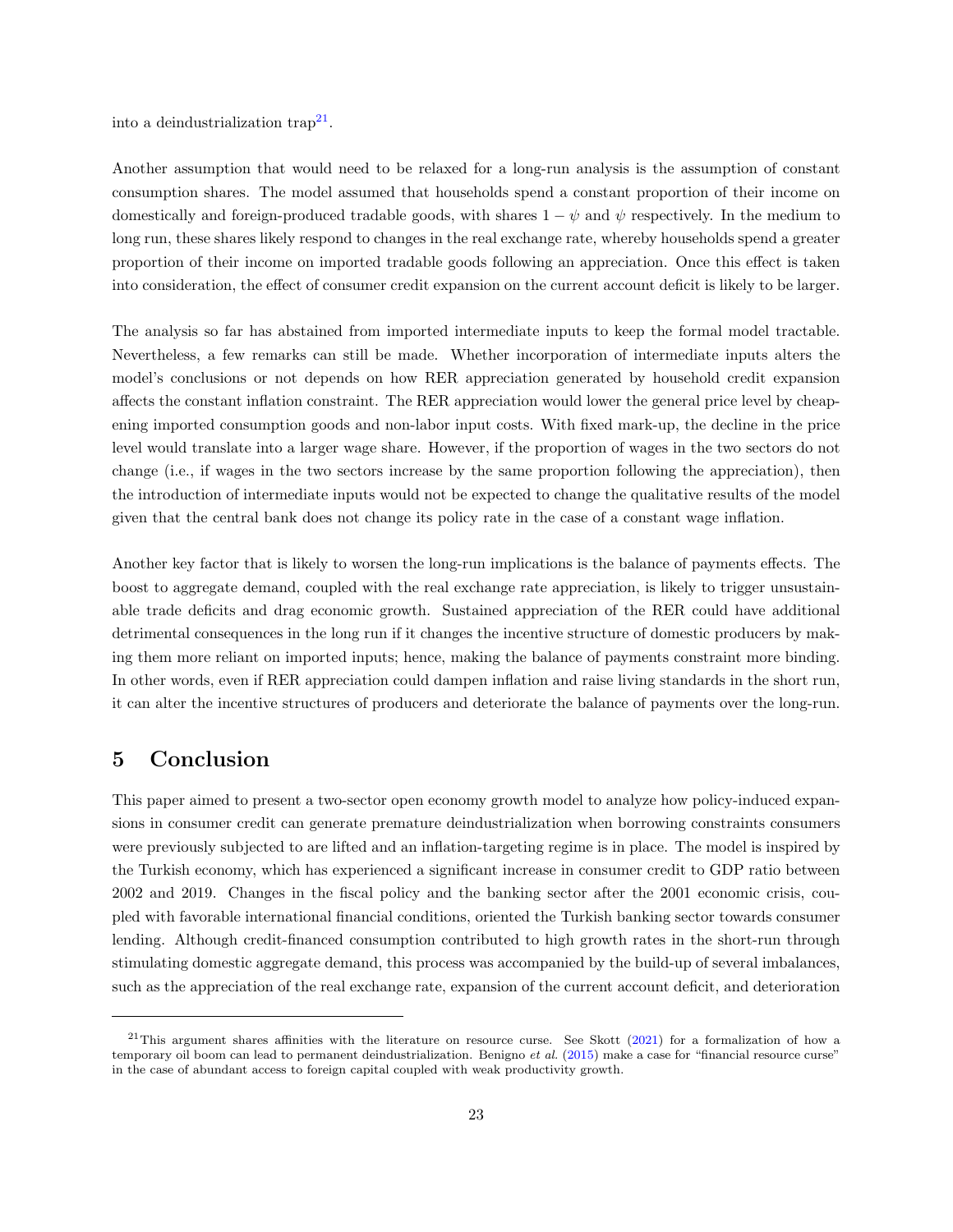of the sectoral structure.

While the literature on consumer debt has proliferated in recent years, there have not been any attempts to evaluate the implications of credit-financed consumption in dual economies using a formal model. The lack of attention given to developing countries in the post-Keynesian literature on consumer debt, coupled with the need to evaluate the weaknesses of credit-fueled growth strategies, motivated the modelling exercise in this paper. The main contribution of this paper hence lies in the development of a dual economy model that depicts a specific mechanism by which consumer credit expansions can generate undesirable macroeconomic and sectoral outcomes in countries with high levels of un(der)employed labor.

The paper also aimed to present a critique of the short-termism of growth strategies Turkey adopted in recent decades. The political economy analysis of post-2001's Turkey indicates that credit-financed consumption, coupled with nontradable sector investments and overvalued currency, was used as populist measures by the AKP governments to generate short-term economic gains and political support. The formal model presented in this paper illustrated that such populist measures are not compatible with successful industrialization. Future policy ought to be structured around a different set of premises if Turkey is to realize a more sustainable development path.

Before ending the paper, a few caveats should also be mentioned. Firstly, the financial side of the model is kept relatively simple. The model does not distinguish between different types of capital inflows, such as bond flows or equity flows. Financial inflows take the form of changes in deposits held by foreigners in domestic banks. Examining how domestic credit expansion interact with different types of capital inflows can be a helpful direction for future research<sup>[22](#page-1-0)</sup>. Meanwhile, foreign currency-denominated assets and liabilities in the balance sheet of the banking sector are assumed away. Therefore, the model does not allow to examine balance sheet mismatches in the banking sector that could arise from movements in the real exchange rate. Secondly, the model does not feature credit constraints faced by firms. However, as discussed in section three, the empirical evidence on Turkey indicates that SMEs, particularly those operating in the nontradable sector, face borrowing constraints (Günay & Kılınç, [2015\)](#page-30-18). Future formal modeling exercises could take these asymmetries into consideration. Fiscal policy and industrial policy are not incorporated into the model<sup>[23](#page-1-0)</sup>.

Finally, it should be noted that while the formal model is inspired by the Turkish experience, its conclusions apply to other developing countries that underwent significant expansions in household credit and premature deindustrialization. The general policy conclusions that can be drawn from this paper, which echoes Martins and Skott (2021), is that aggregate demand policy should focus on creating a stable macroeconomic environment that encourages and supports the expansion of high-productivity activities, which are typically associated with the tradable sector, without undermining productive capacity and causing unsustainable imbalances, particularly with respect to real exchange rate alignment and balance of payments.

 $22$ See Razmi [\(2016,](#page-31-18) [2021\)](#page-31-19) for an analysis of how different types of capital inflows interact with macroeconomic and sectoral outcomes under different exchange rate regimes using the Portfolio Balance Framework.

 $23$ See Skott [\(2021\)](#page-32-0) for a discussion of fiscal policy in a dual economy.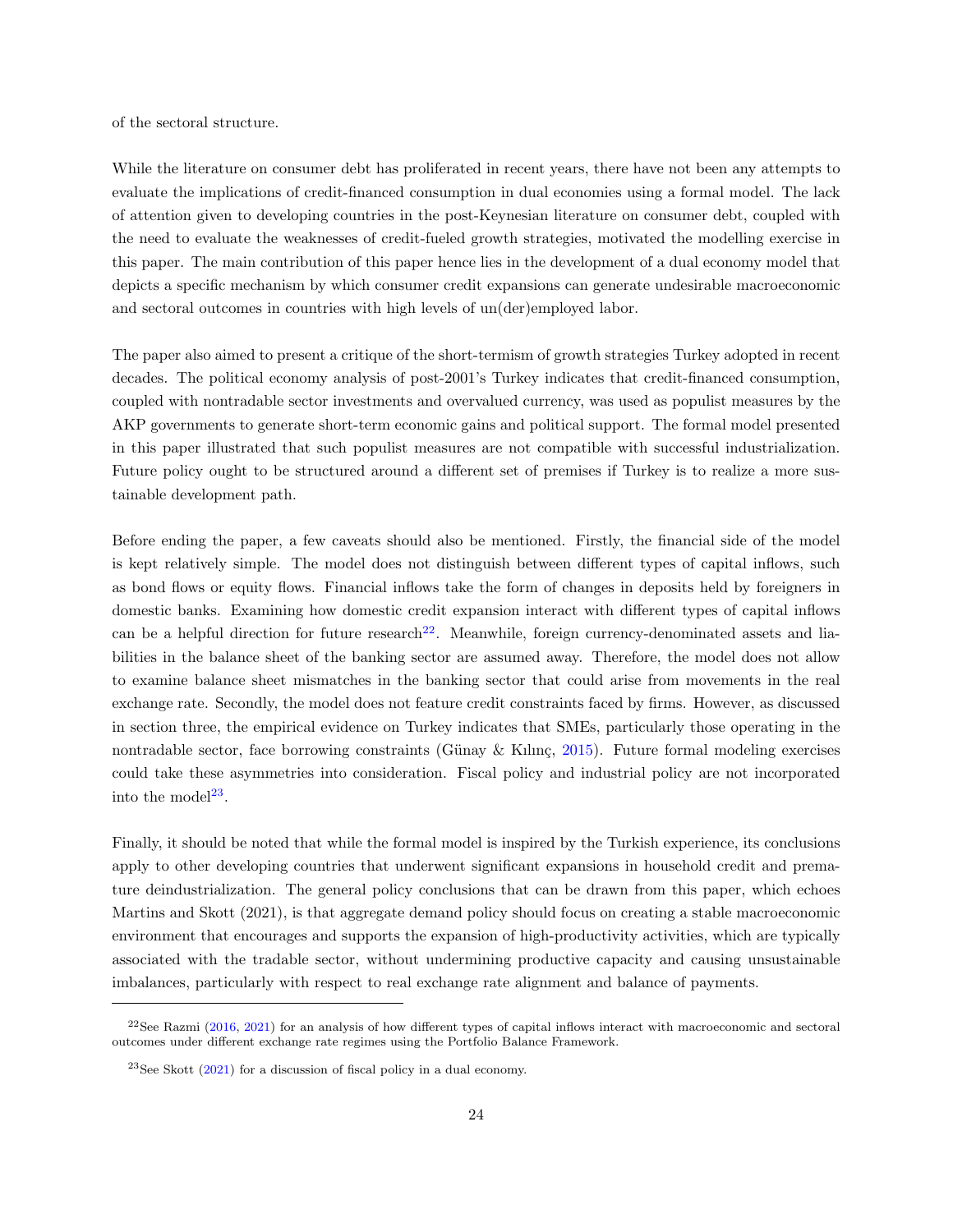## Appendix A: Nontradable sector equilibrium

$$
p_N Y_N = p_N B e L (1 - \sigma \lambda) = p_N C_N = \alpha p C \tag{A1}
$$

Solving equation [25](#page-20-4) (A1) for tradable sector output-capital ratio yields:

$$
p_N Y_N = \alpha \left[ p_N Y_N + (1 - \pi) p_T Y_T + \dot{D}^W - i D^W + (1 - s) (\pi p_T Y_T - i D^C + i M^C) \right]
$$
(A2)

Re-arranging the terms and using equation [10:](#page-17-1)

$$
(1 - \alpha) p_N Y_N = \alpha \left[ (1 - s\pi) p_T Y_T + \dot{D}^W - siD^W - (1 - s) iM^F \right]
$$
\n(A3)

Using equation [4:](#page-16-2)

$$
p_N B e L (1 - \sigma \lambda) = \frac{\alpha}{(1 - \alpha)} \left[ (1 - s\pi) p_T Y_T + \dot{D}^W - s i D^W - (1 - s) i M^F \right]
$$
(A4)

Dividing both sides by  $p_N eK$ :

$$
\frac{BL\left(1-\sigma\lambda\right)}{K} = \frac{\alpha}{\left(1-\alpha\right)} \left[ \left(1-s\pi\right) \frac{p_T}{p_N e} \sigma + \frac{p_T}{p_N e} \frac{\dot{D}^W}{p_T K} - \frac{p_T}{p_N e} \frac{\left[sD^W + \left(1-s\right)M^F\right] i}{p_T K} \right] \tag{A5}
$$

Using equations [6](#page-16-3) and [7,](#page-16-4)  $\frac{p_T}{p_N e}$  can be written as:  $\frac{p_T}{p_N e} = \frac{B}{A(1-\pi)} \frac{w_T}{w_N}$ . Inserting this expression gives:

$$
\frac{BL\left(1-\sigma\lambda\right)}{K} = \frac{\alpha}{\left(1-\alpha\right)} \left[ \left(1-s\pi\right) \frac{B}{A(1-\pi)} \frac{w_T}{w_N} \sigma + \frac{B}{A(1-\pi)} \frac{w_T}{w_N} \frac{\dot{D}^W}{p_T K} - \frac{B}{A(1-\pi)} \frac{w_T}{w_N} \frac{\left[sD^W + \left(1-s\right)M^F\right]i}{p_T K} \right] \right]
$$
\n(A6)

As previously states in section 4.5, with a fixed mark-up, a successful inflation targeting requires a constant wage inflation. This in turn requires that 1) the actual wage in the T-sector is equal to the target wage, and 2) there is a fixed relationship between the wages in the two sectors. These two conditions can be summarized as:

$$
w_T = w^O = \mu w_N \tag{A7}
$$

Therefore, under the assumption of a successful inflation targeting,  $\frac{p_T}{p_N e}$  is fixed and given by  $\frac{p_T}{p_N e} = \frac{B\mu}{A(1-\pi)}$ . Using  $\lambda = \frac{K}{AL}$ , we have:

$$
\frac{B}{A} \frac{(1-\sigma\lambda)}{\lambda} = \frac{\alpha}{(1-\alpha)} \left[ (1-s\pi) \frac{B\mu}{A(1-\pi)}\sigma + \frac{B\mu}{A(1-\pi)} \frac{\dot{D}^W}{p_T K} - \frac{B\mu}{A(1-\pi)} \frac{\left[ sD^W + (1-s) M^F \right] i}{p_T K} \right] \tag{A8}
$$

Re-arranging the terms yields: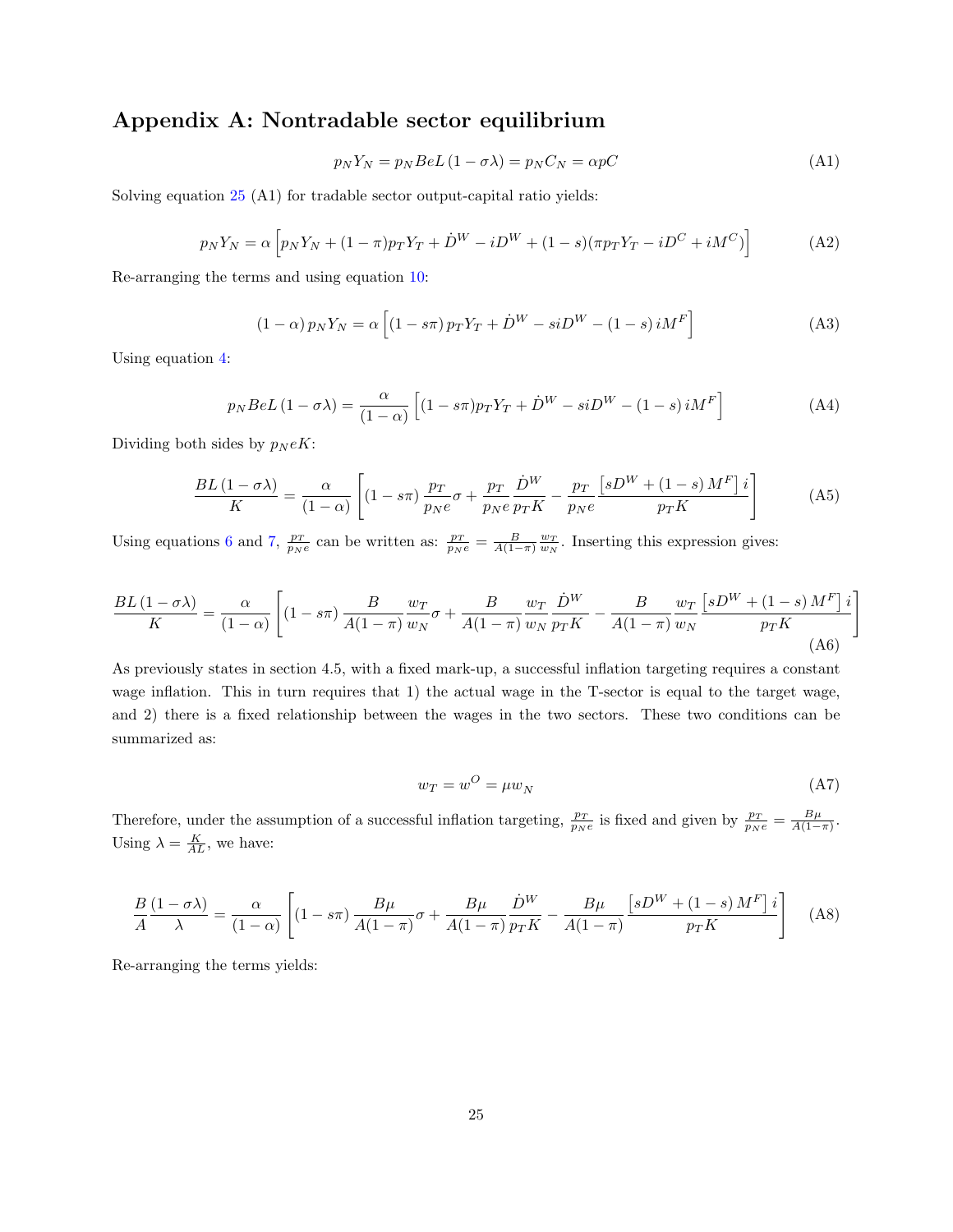$$
\sigma = \frac{1}{\left[\frac{B}{A} + \frac{\alpha}{(1-\alpha)}(1 - s\pi)\frac{B\mu}{A(1-\pi)}\right]} \left\{ \frac{B}{A\lambda} - \frac{\alpha}{(1-\alpha)}\frac{B\mu}{A(1-\pi)}\frac{\dot{D}^W}{p_T K} + \frac{\alpha}{(1-\alpha)}\frac{B\mu}{A(1-\pi)}\frac{\left[sD^W + (1-s)M^F\right]i}{p_T K} \right\}
$$
(A9)

## Appendix B: Tradable sector equilibrium

$$
p_T Y_T = p_T C_T + p_T I_T + p_T X_T = (1 - \psi)(1 - \alpha)pC + p_T \beta I + p_T \phi(\eta)
$$
(B1)

Inserting  $pC$  from equation [14:](#page-18-2)

$$
p_T Y_T = (1 - \psi) (1 - \alpha) \left[ p_N Y_N + (1 - s\pi) p_T Y_T + \dot{D}^W - s i D^W - (1 - s) i M^F \right] + p_T \beta I + p_T \phi \tag{B2}
$$

Dividing both sides of this equation with  $p_T K$ :

$$
\sigma = (1 - \psi)(1 - \alpha) \left[ \frac{p_N}{p_T} \frac{Y_N}{K} + (1 - s\pi)\sigma + \frac{\dot{D}^W}{p_T K} - \frac{\left[ sD^W + (1 - s)M^F \right] i}{p_T K} \right] + \beta \left( a + a_1 \sigma \right) + \frac{\phi}{K}
$$
 (B3)

From equation [15,](#page-19-0) we have:

$$
p_N Y_N = p_N C_N = \alpha p C = \alpha \left[ p_N Y_N + (1 - s\pi) p_T Y_T + \dot{D}^W - s i D^W - (1 - s) i M^F \right]
$$
(B4)

$$
p_N Y_N = \frac{\alpha}{1 - \alpha} \left[ (1 - s\pi) p_T Y_T + \dot{D}^W - s i D^W - (1 - s) i M^F \right]
$$
(B5)

Inserting this equation into the expression for  $\sigma$ :

$$
\sigma = (1 - \psi) (1 - \alpha) \left\{ \frac{\alpha}{1 - \alpha} \left[ (1 - s\pi) \sigma + \frac{\dot{D}^W}{p_T K} - \frac{\left[ sD^W + (1 - s) M^F \right] i}{p_T K} \right] + \frac{\dot{D}^W}{1 - s\pi} \sigma + \frac{\dot{D}^W}{p_T K} - \frac{\left[ sD^W + (1 - s) M^F \right] i}{p_T K} + \beta \left( a + a_1 \sigma \right) + \frac{\phi}{K} \tag{B6}
$$

Rearranging the terms yields:

$$
\sigma = \frac{1}{1 - (1 - \psi)(1 - s\pi) - 1} \left\{ (1 - \psi) \left( \frac{\dot{D}^W}{p_T K} - \frac{\left[ sD^W + (1 - s) M^F \right] i}{p_T K} \right) + \beta a + \frac{\phi(\eta)}{K} \right\} \tag{B7}
$$

## Appendix C: Comparative Statics

To find the partial derivative of  $\sigma$  with respect to  $\dot{D}^W$ , let's first take the total derivatives of equation [27b](#page-16-0) and [29b.](#page-16-0) These are given by: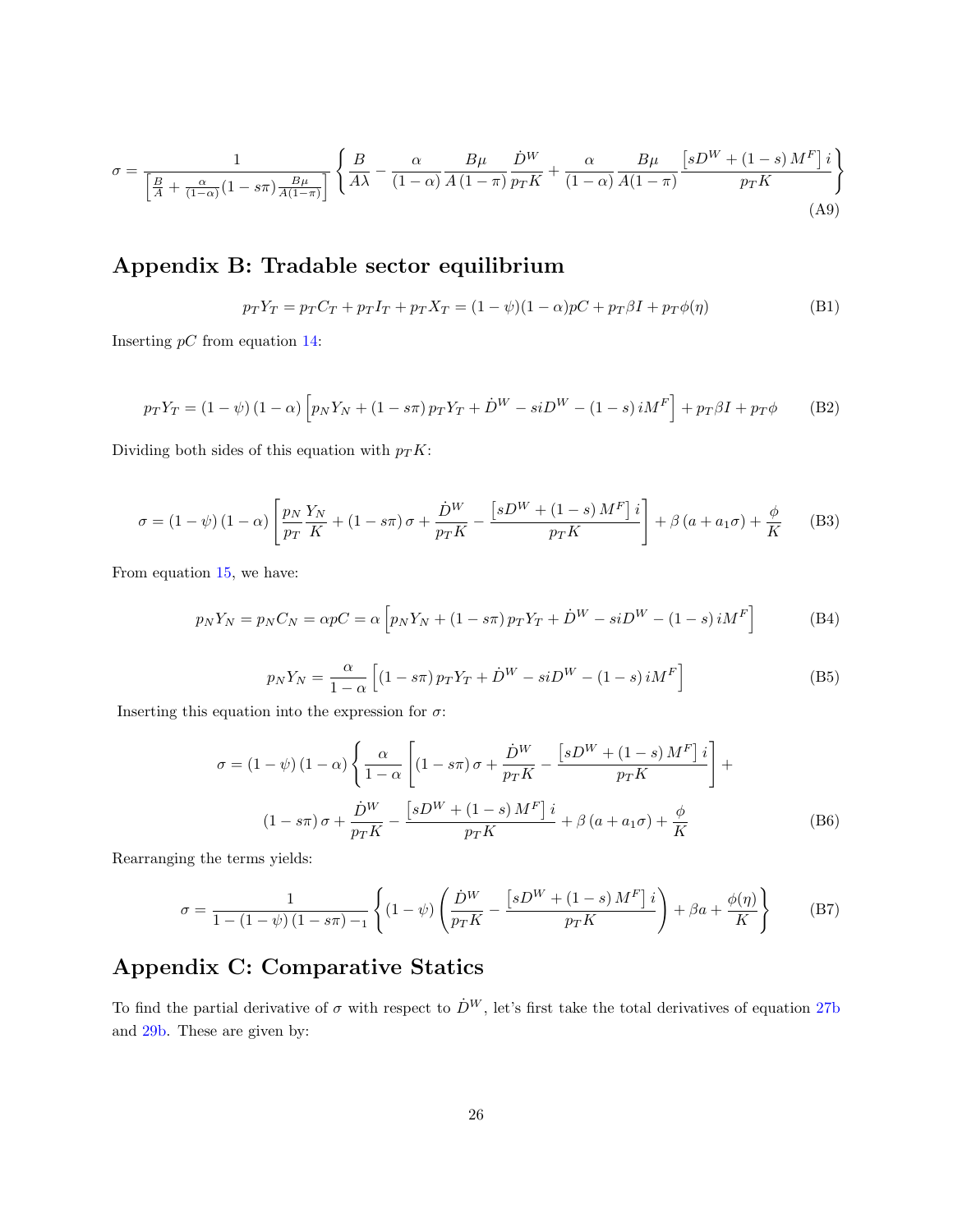$$
G_1 d_{\sigma} + G_2 d_i + G_3 d_{\dot{D}^W} = 0 \tag{C1}
$$

$$
H_1 d_{\sigma} + H_2 d_i + H_3 d_{\dot{D}^W} = 0
$$
\n(C2)

These total derivatives can be written in matrix form as:

$$
\begin{bmatrix} G_1 & G_2 \\ H_1 & H_2 \end{bmatrix} \begin{bmatrix} d_\sigma \\ d_i \end{bmatrix} = \begin{bmatrix} -G_3 \\ -H_3 \end{bmatrix} d_{\dot{D}^W}, \qquad \qquad \begin{vmatrix} G_1 & G_2 \\ H_1 & H_2 \end{vmatrix} \neq 0 \tag{C3}
$$

Using Implicit Function Theorem, we have:

$$
\begin{bmatrix} G_1 & G_2 \ H_1 & H_2 \end{bmatrix} \begin{bmatrix} d_{\sigma} d_{\dot{D}^W} \\ d_i d_{\dot{D}^W} \end{bmatrix} = \begin{bmatrix} -G_3 \\ -H_3 \end{bmatrix}
$$
 (C4)

Using Cramer's rule,  $\frac{d\sigma}{d_D w}$  is given by:

$$
\frac{d_{\sigma}}{d_{\hat{D}W}} = \frac{\begin{vmatrix} -G_3 & G_2 \\ -H_3 & H_2 \end{vmatrix}}{\begin{vmatrix} G_1 & G_2 \\ H_1 & H_2 \end{vmatrix}} = \frac{\frac{1}{-G_3 H_2 + H_3 G_2}}{\frac{1}{G_1 H_2 - H_1 G_2}}
$$
(C5)

To establish the sign of  $\frac{d_{\sigma}}{d_{DW}}$ , we need to establish whether  $-G_3$   $H_2 + H_3G_2$  is less then, equal to, or greater than 0. Note that the partials are given by:

$$
G_2 = -\frac{1}{\Theta} \frac{\alpha}{1 - \alpha} \frac{B\mu}{A(1 - \pi)} \frac{\left[sD^W + (1 - s)M^F\right]}{p_T K}
$$
 (C6)

$$
G_3 = \frac{1}{\Theta} \frac{\alpha}{1 - \alpha} \frac{B\mu}{A(1 - \pi)} \frac{1}{p_T K}
$$
\n(C7)

$$
H_2 = \frac{1 - \psi \left[ sD^W + (1 - s) M^F \right]}{\Lambda} - \frac{\phi \prime(\eta)}{\Lambda K}
$$
(C8)

$$
H_3 = \frac{-(1-\psi)}{T\mathcal{K}}\tag{C9}
$$

Inserting these expressions into  $-G_3 \ H_2 + H_3 G_2$  gives:

$$
-\frac{1}{\Theta} \frac{\alpha}{1-\alpha} \frac{B\mu}{A\left(1-\pi\right)} \frac{1}{p_T K} \left[ \frac{1-\psi \left[ sD^W + \left(1-s\right)M^F \right]}{\Lambda} - \frac{\phi'\left(\eta\right)}{\Lambda K} \right] + \frac{\left(1-\psi\right)}{\tau K} \frac{1}{\Theta} \frac{\alpha}{1-\alpha} \frac{B\mu}{A\left(1-\pi\right)} \frac{\left[ sD^W + \left(1-s\right)M^F \right]}{p_T K} \tag{C10}
$$

As long as  $\phi'(\eta) > 0$ , we have: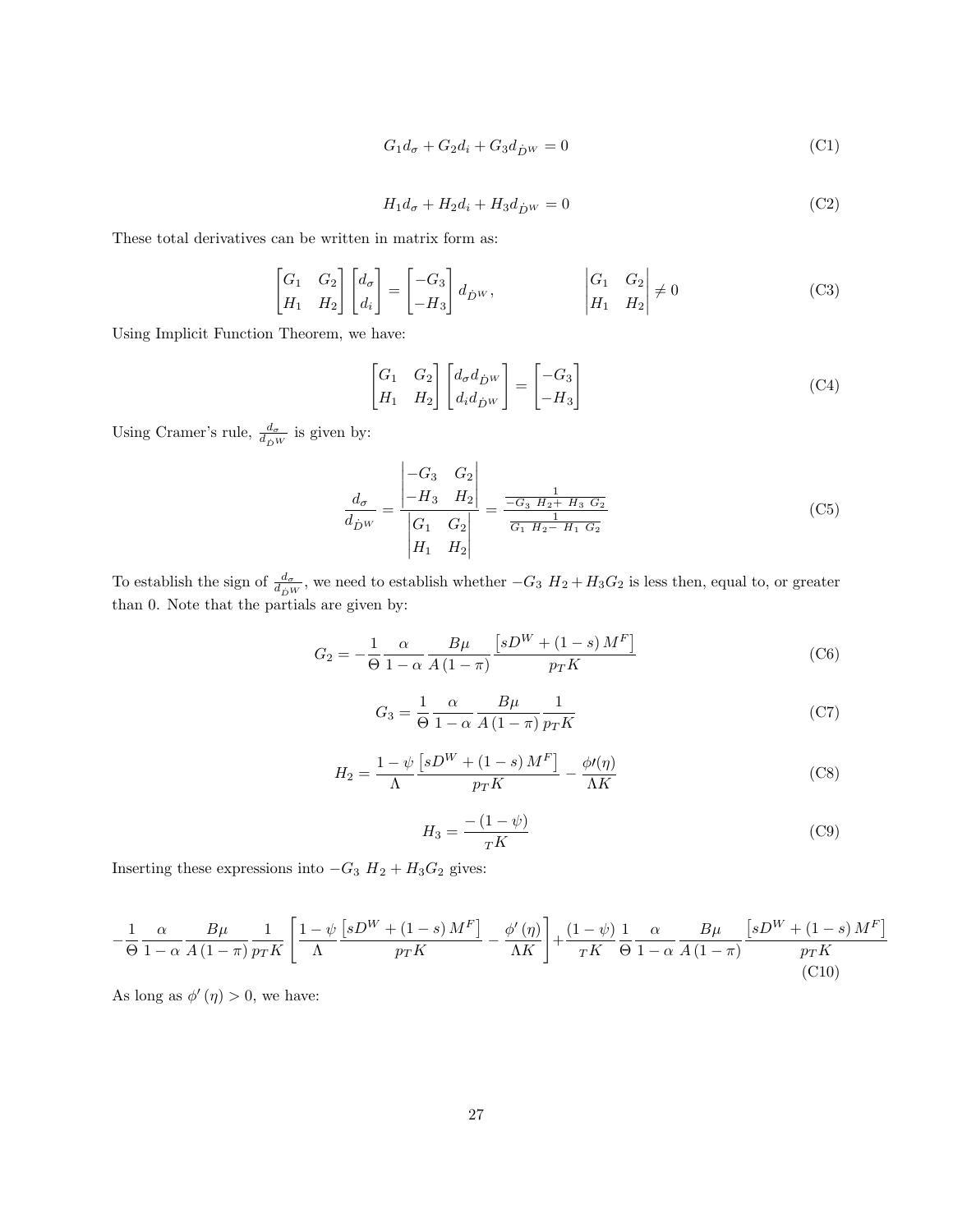$$
\frac{(1-\psi)}{r^K} \frac{1}{\Theta} \frac{\alpha}{1-\alpha} \frac{B\mu}{A(1-\pi)} \frac{\left[sD^W + (1-s)M^F\right]}{p_T K} < \frac{1}{\Theta} \frac{\alpha}{1-\alpha} \frac{B\mu}{A(1-\pi)} \frac{1}{p_T K} \left[ \frac{1-\psi}{\Lambda} \frac{\left[sD^W + (1-s)M^F\right]}{p_T K} - \frac{\phi'(\eta)}{\Lambda K} \right] \tag{C11}
$$

In other words, as long as the interest elasticity of the real exchange rate is greater than zero, and the exchange rate elasticity of exports is negative (i.e., a real exchange rate appreciates causes a decline in exports) (i.e.,  $\phi'(\eta) > 0$ ), we can establish that  $-G_3 H_2 + H_3 G_2 < 0$ . Therefore, we have:

$$
\frac{d_{\sigma}}{d_{\dot{D}W}} < 0 \tag{C12}
$$

1

## Appendix D: Stock-Flow Consistency

In the model, we assumed that total loans, divided into loans given to workers and capitalists, are equal to total deposits, which are held by foreigners and capitalists. For the model to be stock-flow consistent, we need to ensure that this balance sheet condition is maintained over time, i.e.,

$$
\dot{M}^F + \dot{M}^C = \dot{D}^C + \dot{D}^W \tag{D1}
$$

We can use the IS equation, capitalists'/firms' finance constraint, and equation defining  $\dot{M}^F$ , all reproduced below, to check whether equation D1 holds.

The IS equation:

$$
p_N Y_N + p_T Y_T = p_N C_N + p_T C_T + \beta p_T I + p_T X \tag{D2}
$$

Capitalists'/firms' finance constraint:

$$
p_K I = s(\pi p_T Y_T - iD^C + iM^C) + \dot{D}^C - \dot{M}^C
$$
\n(D3)

Change in foreign deposits:

$$
\dot{M}^F = iM^F - NX\tag{D4}
$$

From equation D4 and [24,](#page-20-2)  $p_T X$  is given by:

$$
p_T X = \dot{M}^F - iM^F - np^* C_{IM} - (1 - \beta)np^* I \tag{D5}
$$

From equation [14,](#page-18-2) we have

$$
p_N C_N + p_T C_T = p_N Y_N + (1 - \pi) p_T Y_T + \dot{D}^W - i D^W + (1 - s) (\pi p_T Y_T - i D^C + i M^C) - n p^* C_{IM} \tag{D6}
$$

From equation [21](#page-19-4) and equation A3,  $\beta p_T I$  is given by:

$$
\beta p_T I = s(\pi p_T Y_T - iD^C + iM^C) + \dot{D}^C - \dot{M}^C - (1 - \beta)np^*I
$$
 (D7)

Inserting equation D4, D5, and D6 into the IS equation, we have: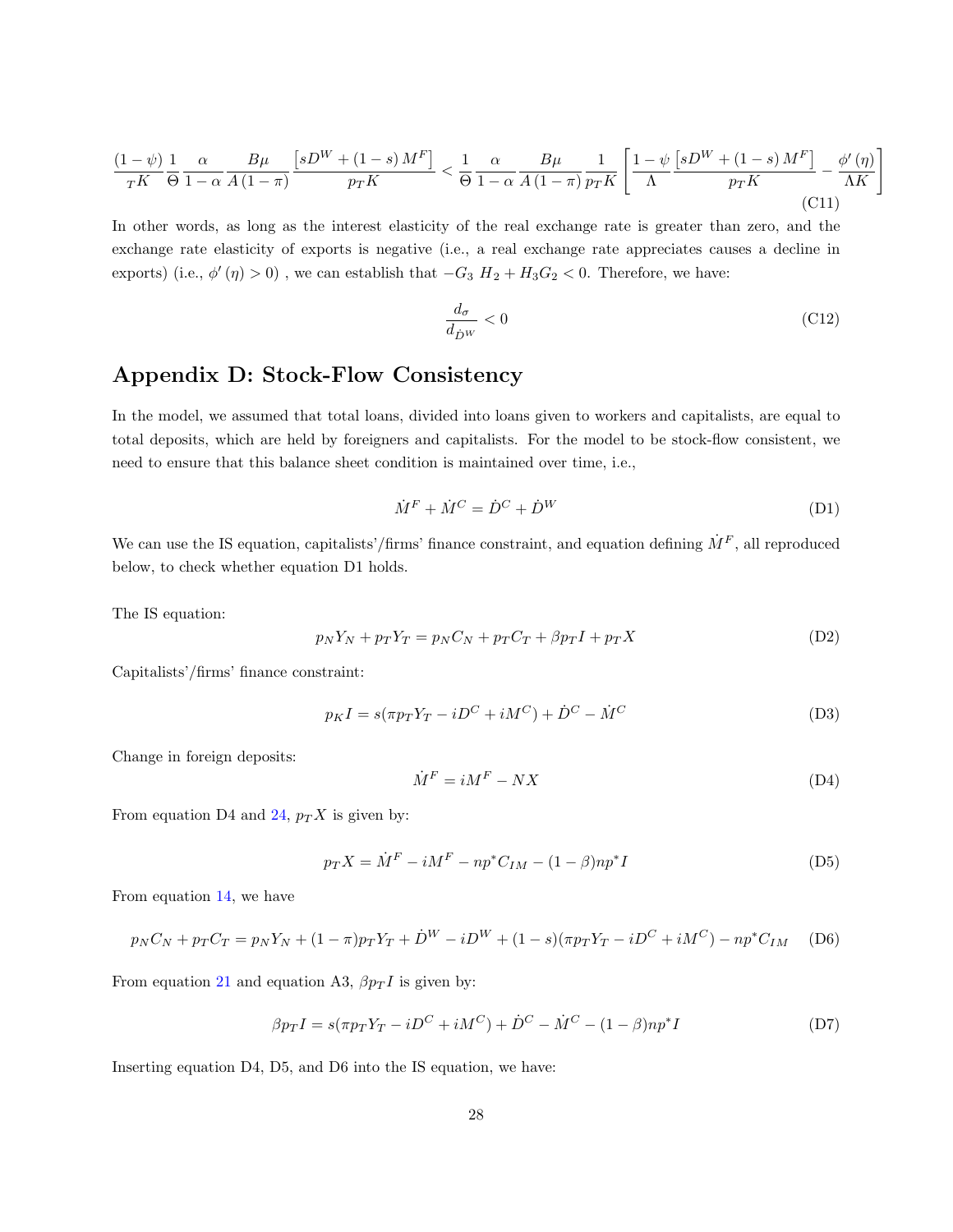$$
p_N Y_N + p_T Y_T = p_N Y_N + (1 - \pi) p_T Y_T + \dot{D}^W - i D^W + (1 - s) (\pi p_T Y_T - i D^C + i M^C)
$$

 $-np^*C_{IM} + s(\pi p_T Y_T - iD^C + iM^C) + \dot{D}^C - \dot{M}^C - (1-\beta)np^*I + \dot{M}^F - iM^F - np^*C_{IM} - (1-\beta)np^*I$  (D8)

Using the assumption that  $D^{W} + D^{C} = M^{F} + M^{C}$  and simplifying equation D8 yields:

$$
\dot{M}^F + \dot{M}^C = \dot{D}^C + \dot{D}^W \tag{D9}
$$

Hence the model is stock-flow consistent.

## References

- <span id="page-29-0"></span>Aboobaker, A., & Ugurlu, E. N. (2020). Weaknesses of MMT as a Guide to Development Policy. UMass Amherst Economics Working Papers.
- <span id="page-29-4"></span>Acemoglu, D., & Ucer, M. (2015). The ups and downs of Turkish growth, 2002-2015: Political dynamics, the European Union and the institutional slide. National Bureau of Economic Research.
- <span id="page-29-12"></span>Akçay, Ü. (2017). Hafriyatçı Birikim. Birikim dergisi.
- <span id="page-29-14"></span>Akçay, U. (2021). Authoritarian consolidation dynamics in Turkey. Contemporary Politics,  $27(1)$ , 79–104.
- <span id="page-29-13"></span>Akcay, U., Hein, E., & Jungmann, B. (2021). Financialisation and macroeconomic regimes in emerging capitalist economies before and after the Great Recession (IPE Working Paper No. 158/2021). Berlin School of Economics and Law, Institute for International Political Economy (IPE). Retrieved July 12, 2021, from <https://econpapers.repec.org/paper/zbwipewps/1582021.htm>
- <span id="page-29-10"></span>Bağımsız Sosyal Bilimciler. (2001). Güçlü ekonomiye geçiş programı üzerine değerlendirmeler. Mülkiye Dergisi, 25 (229), 11–70.
- <span id="page-29-1"></span>Bakir, C., & Öniş, Z. (2010). The regulatory state and Turkish banking reforms in the age of post-Washington Consensus. Development and Change, 41 (1), 77–106.
- <span id="page-29-5"></span>Barba, A., & Pivetti, M. (2009). Rising household debt: Its causes and macroeconomic implications—a long-period analysis. Cambridge Journal of Economics, 33(1), 113–137.
- <span id="page-29-6"></span>Başçı, E. (2006). Credit growth in Turkey: Drivers and challenges. BIS Papers, 28 The banking system in emerging economies: how much progress has been made, 363–375.
- <span id="page-29-11"></span>Baskaya, Y. S., Di Giovanni, J., Kalemli-Özcan, S., Peydró, J.-L., & Ulu, M. F. (2017). Capital flows and the international credit channel. Journal of International Economics, 108, S15–S22.
- <span id="page-29-7"></span>Benigno, G., Converse, N., & Fornaro, L. (2015). Large capital inflows, sectoral allocation, and economic performance. Journal of International Money and Finance, 55, 60–87.
- <span id="page-29-9"></span>Benigno, G., & Fornaro, L. (2014). The Financial Resource Curse<sup>\*</sup>. The Scandinavian Journal of Economics, 116 (1), 58–86. <https://doi.org/10.1111/sjoe.12047>
- <span id="page-29-2"></span>Benlialper, A., & Cömert, H. (2016). Implicit asymmetric exchange rate peg under inflation targeting regimes: The case of Turkey. Cambridge Journal of Economics,  $40(6)$ , 1553-1580.
- <span id="page-29-3"></span>Boratav, K. (2018). Türkiye İktisat Tarihi. İmge Kitabevi.
- <span id="page-29-8"></span>Borio, C. E., Kharroubi, E., Upper, C., & Zampolli, F. (2016). Labour reallocation and productivity dynamics: Financial causes, real consequences. BIS Working Papers.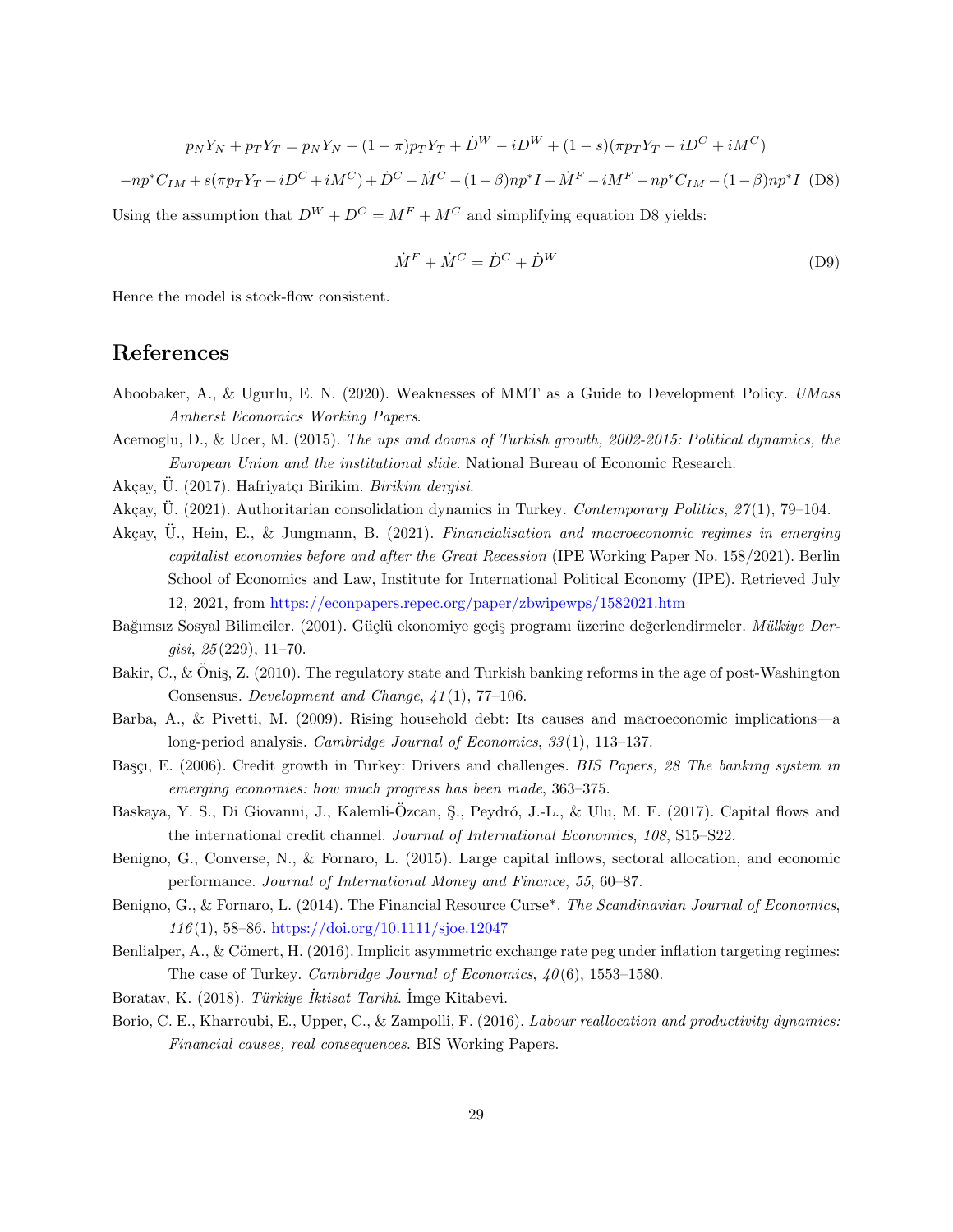- <span id="page-30-8"></span>Brochier, L., & Macedo e Silva, A. C. (2016). The macroeconomic implications of consumption: State-of-art and prospects for the heterodox future research. Brochier, L. and Macedo e Silva, AC (2017). The Macroeconomic Implications of Consumption: State-Of-Art and Prospects for the Heterodox Future Research. Revista Análise Econômica, 35.
- <span id="page-30-17"></span>Can, R., Günay, H., & Kılınç, M. (2016). Türkiye'de kredi genişlemesinin sektörel dönüşüm üzerine etkisi.  $ODT\ddot{U}$  Gelisme Dergisi, 118-128.
- <span id="page-30-13"></span>CBRT. (2020, May). Financial stability report. Central Bank of the Republic of Turkey.
- <span id="page-30-9"></span>Charpe, M., Flaschel, P., & Proaño, C. R. (2012). Income Distribution, Credit Rationing and Household Debt. Metroeconomica, 63 (3), 458–492.
- <span id="page-30-10"></span>Diao, X., McMillan, M., & Rodrik, D. (2019). The recent growth boom in developing economies: A structuralchange perspective. The Palgrave handbook of development economics (pp. 281–334). Springer.
- <span id="page-30-1"></span>Dos Santos, P. L. (2013). A cause for policy concern: The expansion of household credit in middle-income economies. International Review of Applied Economics, 27(3), 316-338.
- <span id="page-30-7"></span>Dutt, A. K. (2006). Maturity, stagnation and consumer debt: A Steindlian approach. *Metroeconomica*, 57(3), 339–364.
- <span id="page-30-11"></span>Ergunes, N. (2009). Global Integration of the Turkish Economy in the era of Financialisation. Research on Money and Finance.
- <span id="page-30-15"></span>Erol, I. (2018). Financial transformation and housing finance in Turkey. The political economy of financial transformation in Turkey (pp. 243–268). Routledge.
- <span id="page-30-0"></span>Fine, B., Lapavitsas, C., & Pincus, J. (2003). Development policy in the twenty-first century: Beyond the post-Washington consensus. Routledge.
- <span id="page-30-3"></span>Gabor, D. (2010). (De) financialization and crisis in Eastern Europe. Competition & Change,  $14(3-4)$ , 248– 270.
- <span id="page-30-4"></span>Garber, G., Mian, A., Ponticelli, J., & Sufi, A. (2019). Household debt and recession in Brazil. Handbook of US Consumer Economics (pp. 97–119). Elsevier.
- <span id="page-30-18"></span>Günay, H., & Kılınç, M. (2015). Credit market imperfections and business cycle asymmetries in Turkey. Journal of Empirical Finance, 34, 79–98.
- <span id="page-30-16"></span>Günçavdı, Ö., & Ülengin, B. (2017). Tradable and non-tradable expenditure and aggregate demand for imports in an emerging market economy. Economic Systems,  $41(3)$ , 445–455. [https://doi.org/10.](https://doi.org/10.1016/j.ecosys.2016.10.006) [1016/j.ecosys.2016.10.006](https://doi.org/10.1016/j.ecosys.2016.10.006)
- <span id="page-30-2"></span>Hein, E. (2012). Finance-dominated capitalism, re-distribution, household debt and financial fragility in a Kaleckian distribution and growth model. PSL Quarterly Review, 65 (260), 11–51.
- <span id="page-30-5"></span>IMF. (2006). The influence of credit derivative and structured credit derivatibe and structured credit markets on financial stability (selected topic from IMF's global financial stability report). International Monetary Fund.
- <span id="page-30-14"></span>Kahraman, E. (2017). The Management of household indebtedness: Changing forms of state intervention in Turkey in the post-2001 period (Unpublished PhD Dissertation).
- <span id="page-30-12"></span>Kara, H. (2016). A brief assessment of Turkey's macroprudential policy approach: 2011–2015. Central Bank Review, 16 (3), 85–92. <https://doi.org/10.1016/j.cbrev.2016.08.001>
- <span id="page-30-6"></span>Karaçimen, E. (2014). Financialization in Turkey: The case of consumer debt. Journal of Balkan and Near Eastern Studies,  $16(2)$ , 161-180.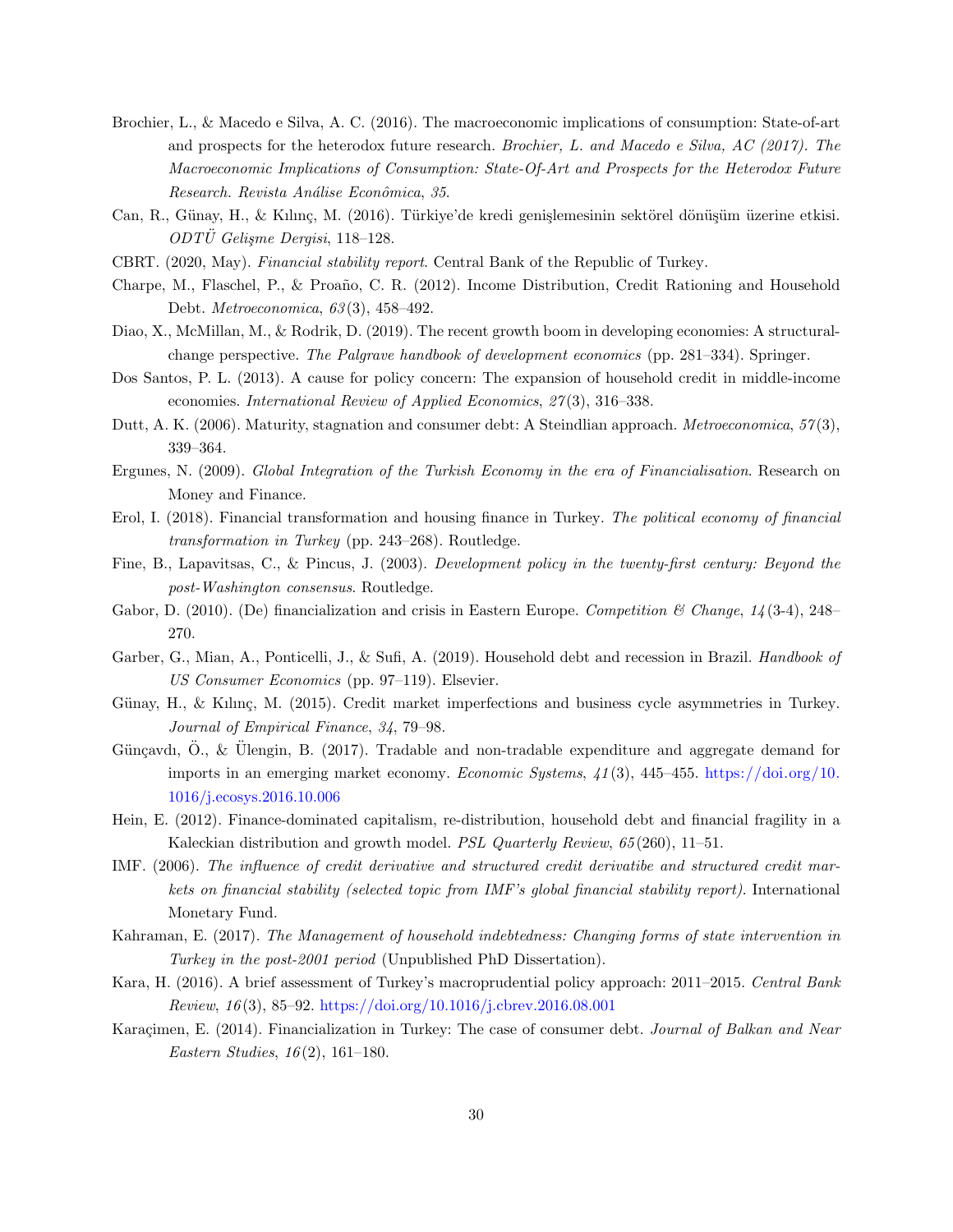- <span id="page-31-12"></span>Karacimen, E. (2015). Tüketici Kredisinin Ekonomi Politiği: Türkiye Üzerine Bir Değerlendirme. Praksis, 38, 71–97.
- <span id="page-31-5"></span>Kurt, O. E. (2020). Functional income distribution, capacity utilization, capital accumulation and productivity growth in Turkey: A post-Kaleckian analysis. Metroeconomica, 71 (4), 734–766.
- <span id="page-31-11"></span>Lapavitsas, C., & Dos Santos, P. L. (2008). Globalization and contemporary banking: On the impact of new technology. Contributions to Political Economy,  $27(1)$ , 31-56.
- <span id="page-31-15"></span>Lewis, W. A. (1954). Economic development with unlimited supplies of labour.
- <span id="page-31-4"></span>Martins, G. K., & Skott, P. (2021). Sources of inflation and the effects of balanced budgets and inflation targeting in developing economies. Industrial and Corporate Change, dtab006. [https://doi.org/10.](https://doi.org/10.1093/icc/dtab006) [1093/icc/dtab006](https://doi.org/10.1093/icc/dtab006)
- <span id="page-31-1"></span>Mian, A., & Sufi, A. (2015). House of debt: How they (and you) caused the Great Recession, and how we can prevent it from happening again. University of Chicago Press.
- <span id="page-31-0"></span>Müller, K. (2017). Sectoral credit around the world, 1940-2014. Unpublished manuscript, University of Warwick.
- <span id="page-31-9"></span>Oreiro, J. L., da Silva, K. M., & D´avila-Fern´andez, M. J. (2020). A New Developmentalist model of structural change, economic growth and middle-income traps. Structural Change and Economic Dynamics, 55, 26–38.
- <span id="page-31-13"></span>Orhangazi, O. (2014). Capital flows and credit expansions in Turkey. Review of Radical Political Economics,  $46(4)$ , 509-516.
- <span id="page-31-3"></span>Orhangazi, O., & Yeldan, A. E. (2021). The Re-making of the Turkish Crisis. Development and Change, 52 (3), 460–503. <https://doi.org/10.1111/dech.12644>

eprint: https://onlinelibrary.wiley.com/doi/pdf/10.1111/dech.12644

- <span id="page-31-7"></span>Palley, T. I. (1994). Debt, aggregate demand, and the business cycle: An analysis in the spirit of Kaldor and Minsky. Journal of Post Keynesian Economics, 16 (3), 371–390.
- <span id="page-31-8"></span>Pollin, R. (1988). The growth of US household debt: Demand-side influences. Journal of Macroeconomics,  $10(2)$ , 231-248.
- <span id="page-31-17"></span>Porcile, G., & Lima, G. T. (2010). Real exchange rate and elasticity of labour supply in a balance-ofpayments-constrained macrodynamics. Cambridge Journal of Economics, 34(6), 1019-1039. [https:](https://doi.org/10.1093/cje/bep065) [//doi.org/10.1093/cje/bep065](https://doi.org/10.1093/cje/bep065)
- <span id="page-31-10"></span>Razmi, A. (2015). The Limits to Wage-Led Growth in a Low-Income Economy. *Metroeconomica*,  $66(4)$ , 740–770.
- <span id="page-31-18"></span>Razmi, A. (2016). Growth and distribution in low-income economies: Modifying post-Keynesian analysis in light of theory and history. Review of Keynesian Economics,  $\mathcal{A}(4)$ , 429–449.
- <span id="page-31-19"></span>Razmi, A. (2021). Capital inflows, sustained investment surges and the role of external economies of scale in a developing economy. Metroeconomica, 72 (2), 365–387.
- <span id="page-31-14"></span>Razmi, A., Rapetti, M., & Skott, P. (2012). The real exchange rate and economic development. Structural Change and Economic Dynamics, 23 (2), 151–169.
- <span id="page-31-2"></span>Rodrik, D. (2016). Premature deindustrialization. Journal of economic growth, 21(1), 1–33.
- <span id="page-31-16"></span>Rowthorn, R. E. (1977). Conflict, inflation and money. Cambridge Journal of Economics, 1(3), 215–239.
- <span id="page-31-6"></span>Ryoo, S., & Kim, Y. K. (2013). Income distribution, consumer debt, and keeping up with the Joneses: A Kaldor-Minsky-Veblen model. Trinity College Department of Economics Working Paper, (1302).